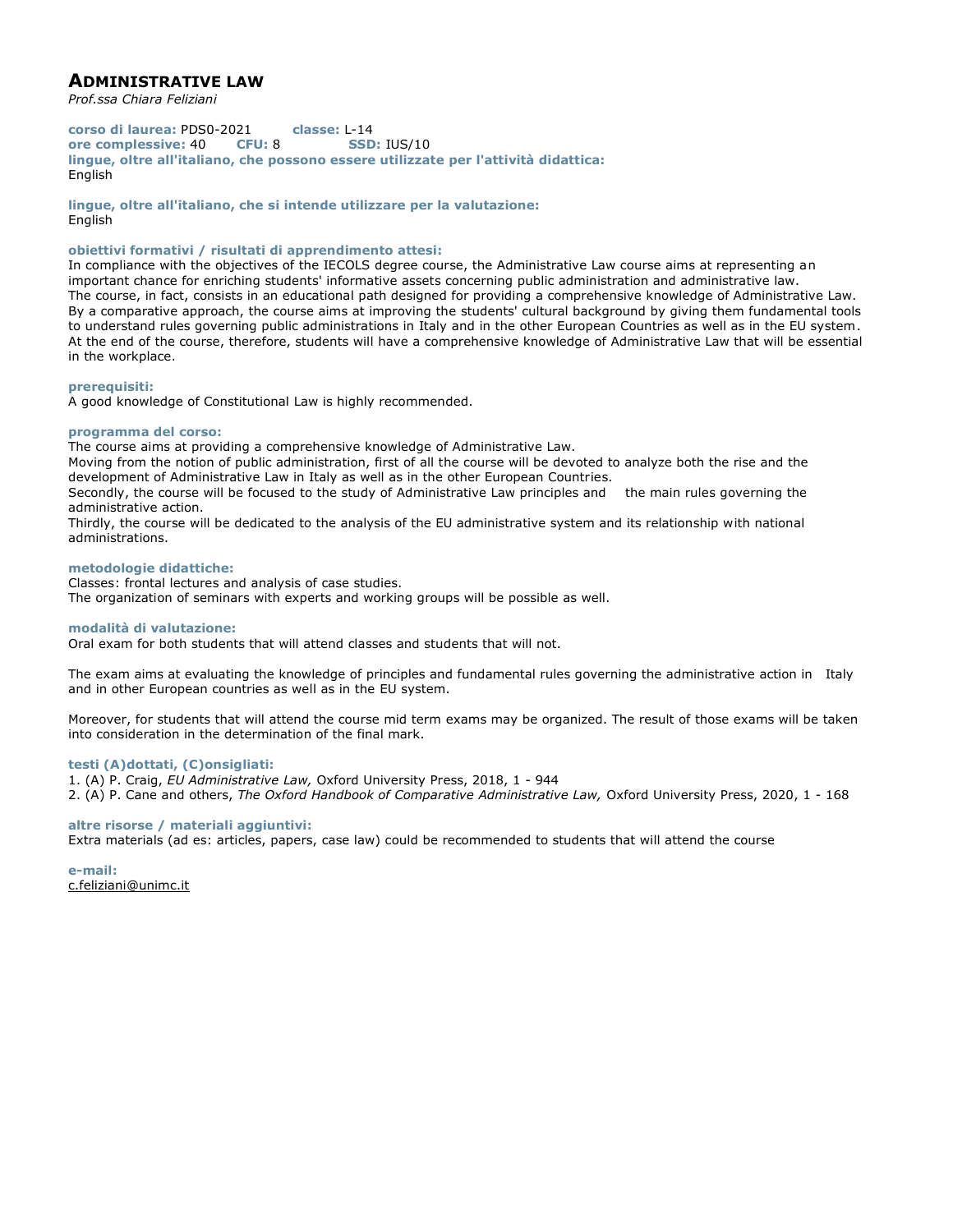## **COMPARATIVE CONTRACT LAW**

*Prof. Ermanno Calzolaio*

**corso di laurea:** PDS0-2021 **classe:** L-14 **mutuazione:** classe LMG/01 **ore complessive:** 40 **CFU:** 8 **SSD:** IUS/02

**Per Mutuazione da Comparative contract law (corso di laurea:** M01-0/06 **classe:** LMG/01 **) lingue, oltre all'italiano, che possono essere utilizzate per l'attività didattica:** english

**lingue, oltre all'italiano, che si intende utilizzare per la valutazione:** english

## **obiettivi formativi / risultati di apprendimento attesi:**

The unit will approach the study of contract law in a comparative perspective in order to become familiar with the main topics of contract law in the civil law and the common law legal traditions. The course aims at offering the fundamental notions and methodological tools for the formation of an international jurist profile, in particular if interested in the area of international commercial contracts.

## **prerequisiti:**

It is suggested to attend and succed the units on Private Law.

## **programma del corso:**

The course will cover the following topics:

- 1) Introduction
- 2) promise and contract (common law-civil law);
- 3) bases for enforcement ('cause' and consideration, with a specific focus on the topic of firm offers and of variation of contract)
- 4) the formation of contracts;
- 5) pre-contractual negotiations;
- 6) interpretation of contracts;
- 7) mistake;
- 8) breach of contract and remedies;
- 9) supervening events;
- 10) the international sale of goods (Vienna Convention).

Materials and texts will be suggested during the lectures and available at the teacher's webpage. The teacher is preparing a textbook for students. If it will be published in due time, references will be given through the personal university webpage. In alternative, for students not attending the lessons see the textbook suggested.

## **metodologie didattiche:**

- lessons;
- study and discussions of cases

## **modalità di valutazione:**

The examination will be oral. Students will be asked to show their knowledge of the main contents of the topics covered during the unit. The exam will assess in particular four skills: knowledge of contents, critical approach, clarity, fluency in english, It will focus on the main topics covered during the unit, in order to ascertain both comprehension and ability to present the relevant arguments.

## **testi (A)dottati, (C)onsigliati:**

1. (A) H. Kotz, *European Contract Law,* Oxford University Press, 2017

## **altre risorse / materiali aggiuntivi:**

The students attending the lesson will be sent the complete syllabus, if not yet published in due time before the beginning of the course. The relevant materials and cases will be uploaded in the teacher's webpage.

**e-mail:** ermanno.calzolaio@unimc.it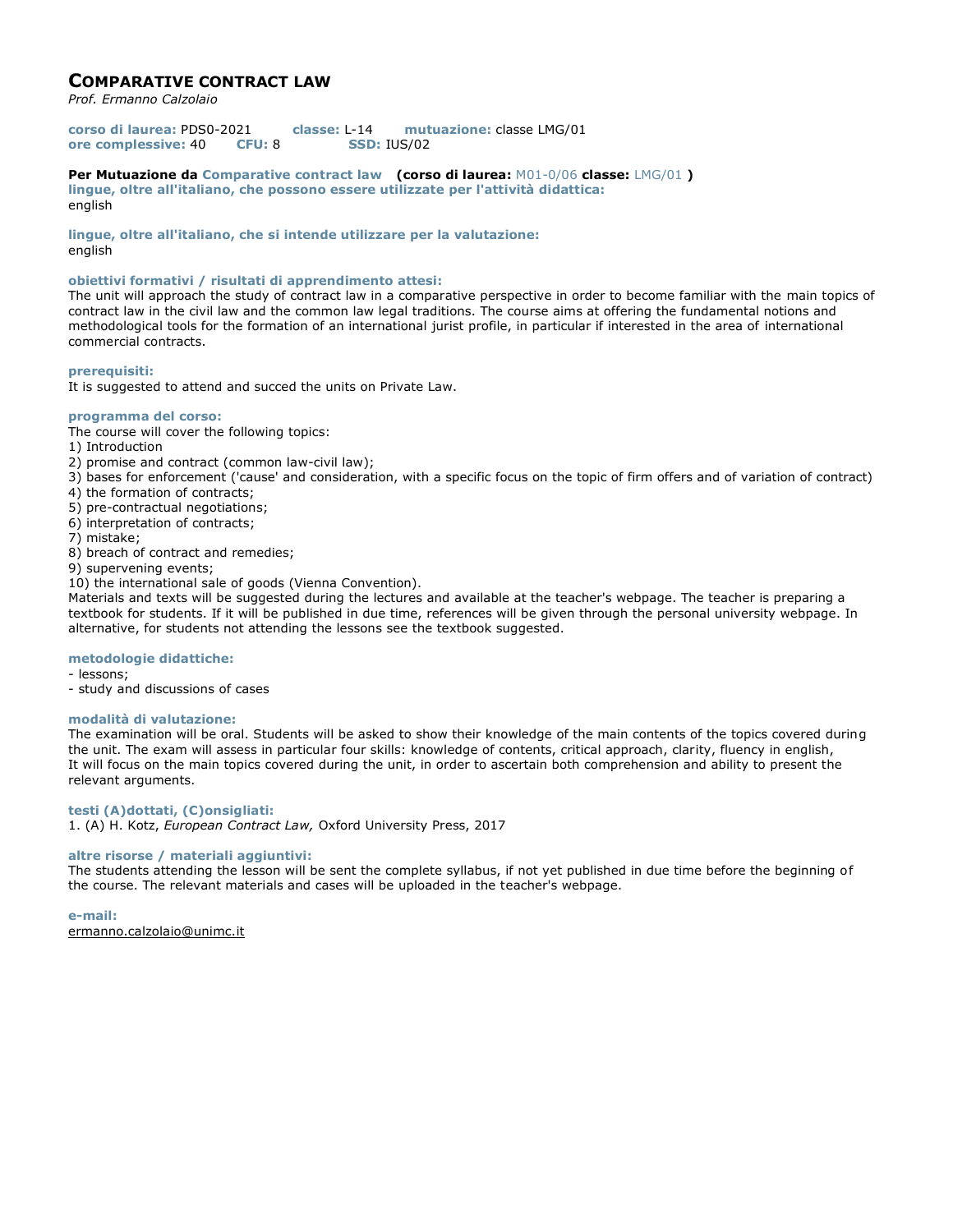# **COMPARATIVE LEGAL SYSTEMS**

*Prof.ssa Laura Vagni*

**corso di laurea:** PDS0-2021 **classe:** L-14 **ore complessive:** 45 **CFU:** 9 **SSD:** IUS/02 **lingue, oltre all'italiano, che possono essere utilizzate per l'attività didattica:** English

**lingue, oltre all'italiano, che si intende utilizzare per la valutazione:** English

## **obiettivi formativi / risultati di apprendimento attesi:**

The aim of the classes, considering the goals of the course in International, European and Comparative Legal Studies, is to introduce students to the complexity of legal phenomenon through the use of legal comparison.

By the end of the course the students will know the fundamental principles and legal styles of the common law and the civil law legal traditions, and the historical evolution of the two traditions.

The attended result by the students is the understanding of the different meanings of common law (for example, common law as Anglo-American legal tradition, common law as English law, common law as system of justice, common law as system of sources of law) and of civil law (for example, civil law as written law, civil law as jus commune, civil law as code law). The students will gain the legal competences to make macro-comparison in the western legal tradition and the prerequisites to make micro-comparison.

## **prerequisiti:**

There are not prerequisites.

## **programma del corso:**

The classes are divided in ten different units, covering the following subjects:

- 1. Law, history, and comparison (introduction and methodology);
- 2. The theory of legal systems.
- 3. The medieval common law.
- 4. The rule of law.
- 5. Common law as a model of justice the legal professions.
- 6. Common law as a model of justice the English system of the courts.
- 7. The sources of English law and the doctrine of binding precedent.
- 8. Brexit and beyond.
- 9. Meanings of civil law.
- 10. Civil law as a code law: comparative remarks.

Materials and texts will be suggested during classes.

## **metodologie didattiche:**

The lectures will be divided in ten different units, according to the subjects mentioned above (see programme of the course). Each Unit will be divided into two parts: in the first part the teacher will explain the contents of the Unit, using a power point presentation. At the same time, the teacher will suggest readings to students. In the second part of the Unit there will be a debate in class about the readings suggested by the teacher. At the end of the debate the teacher will focus the attention on the essential knowledge of the Unit and the key questions of the Unit. The teacher will give students the opportunity to take tests in order to asses their understanding of a particular subject matter. Students are not obliged to take the tests.

## **modalità di valutazione:**

Attending students:

The examination will consist in a 15 minutes dialogue with the teacher about two

different units of the course. Students will be asked to show their knowledge of the contents of the lectures and the readings suggested.

In the case a student successfully took the tests proposed by the teacher, the teacher will consider the tests for the final evaluation.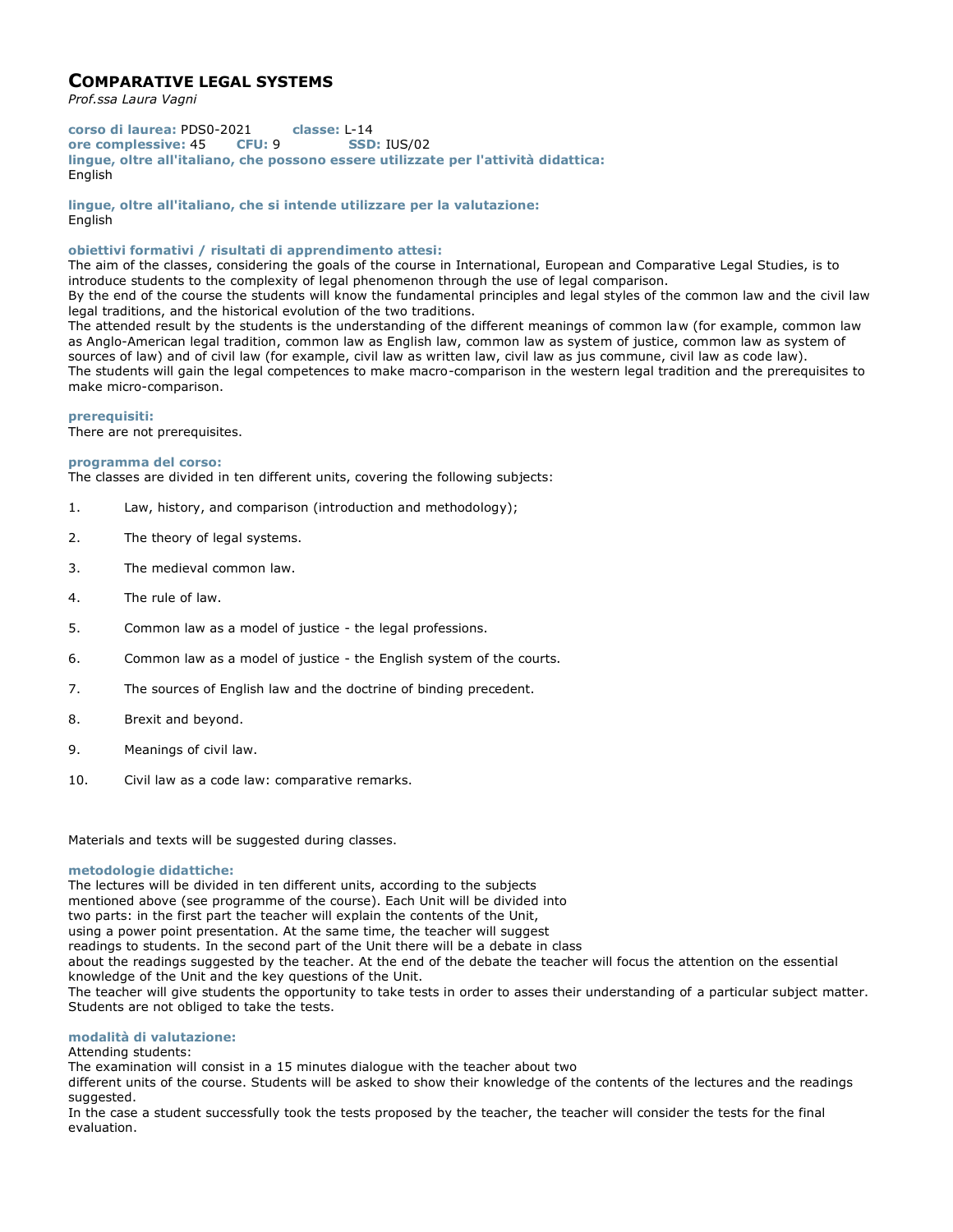## Non-attending students:

The examination will consist in a 15 minutes dialogue with the teacher about three different topics concerning respectively the method of comparative law, the common law tradition and the civil law tradition. All the students will be asked to give their opinion on some legal questions about the course program, and to sustain their opinion with legal arguments.

## **testi (A)dottati, (C)onsigliati:**

1. (A) Alisdair Gillespie, *The English Legal System (7th Edition),* OUP, 2019, selected chapters: 1, 2, 3, 5, 6, 8, 9, 10 2. (A) John Henry Merryman and Rogelio Pérez-Perdomo, *The Civil Law Tradition, 4rd ed., An Introduction to the Legal Systems of Europe and Latin America,* Stanford University Press, 2019, 1-192, chapters 16-17-18 excluded.

## **altre risorse / materiali aggiuntivi:**

Program for attending students: materials and readings for the final examination will be suggested during classes and uploaded on the web-page of the teacher.

Program for non-attending students: selected chapters of the textbooks suggested

**e-mail:** laura.vagni@unimc.it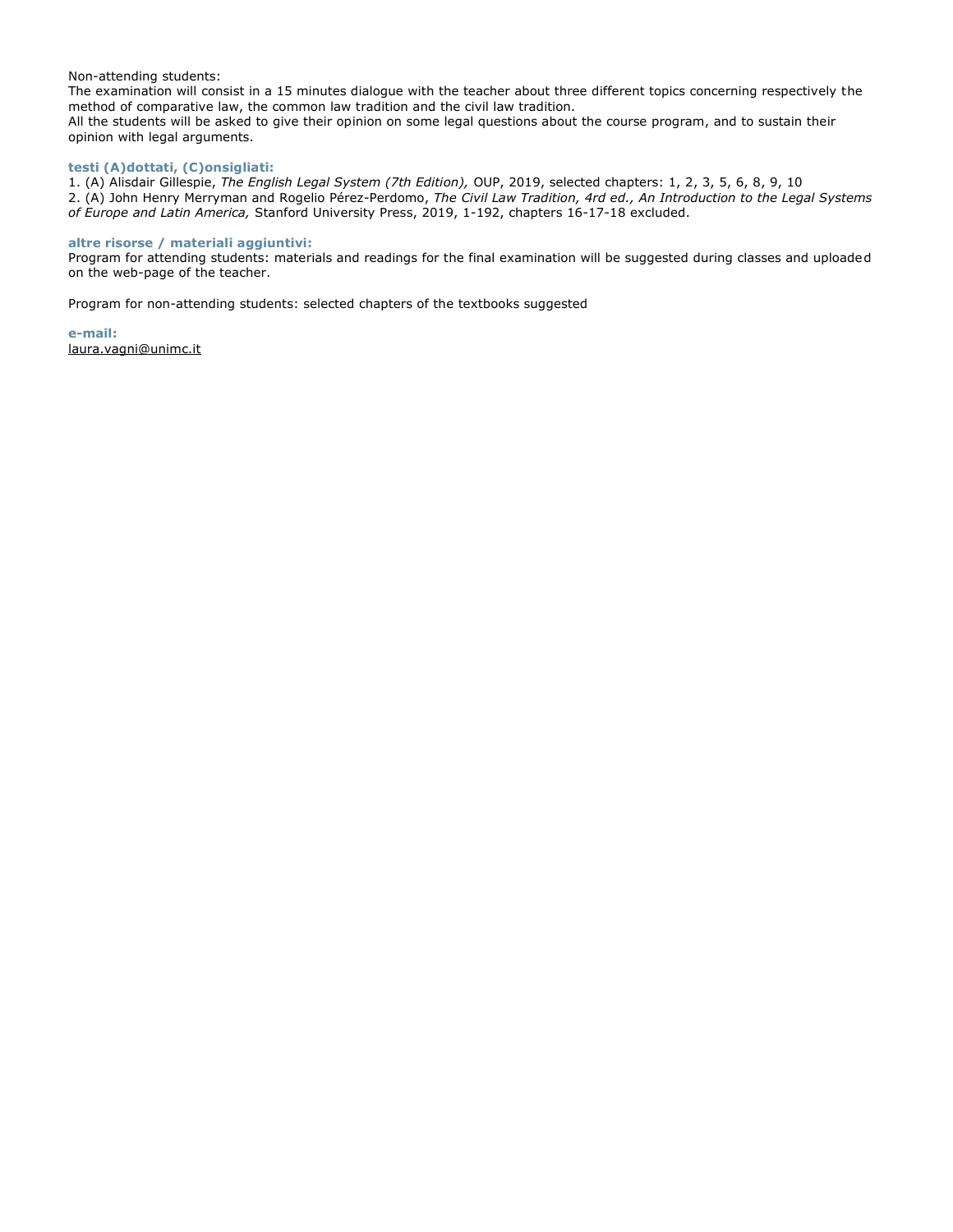# **CONFLICT OF LAWS**

*Prof. Fabrizio Marongiu buonaiuti*

**corso di laurea:** PDS0-2021 **classe:** L-14 **ore complessive:** 40 **CFU:** 8 **SSD:** IUS/13 **lingue, oltre all'italiano, che possono essere utilizzate per l'attività didattica:** English

**lingue, oltre all'italiano, che si intende utilizzare per la valutazione:** English

## **obiettivi formativi / risultati di apprendimento attesi:**

Transnational legal relationships, ever more frequent in nowadays' world, raise conflict of laws issues. The course will deal with those issues, namely with the allocation of jurisdiction, the choice of the applicable law, and the recognition and enforcement of foreign judgments, in light of the extensive body of EU legal acts adopted in the field, as well as of the main international conventions and national legislation on private international law.

The course aims to let students acquire familiarity with the methods developed in both theory and practice of the conflict of laws. Special attention will be devoted in the course to the impact of EU legislation in matters of private international law, and to the vital role of judgments delivered by the Court of Justice of the European Union concerning its interpretation, in order to let students develop an ability to apply the relevant legal rules to the circumstances of individual cases.

#### **prerequisiti:**

Even though there are no formal prerequisites for attending the course, some background knowledge of private law as well as of European Union law would be appropriate, in consideration of the importance of EU legislation in respect of the subject. As concerns students not enrolled in the IECoLS programme, a sufficient command of English is an implied prerequisite.

## **programma del corso:**

The course deals with the following topics:

1. The conflict of laws problem: the plurality, and diversity, of national legal systems in an ever more interconnected society. 1.1. The main methods for solving the conflict of laws problem: uniform law vs. private international law methods.

1.2. The coexistence of different levels of regulation of the conflict of laws problem: national conflict of laws rules, private

international law conventions and legal acts adopted within the framework of Regional Economic Integration Organizations: the EU case.

1.3. The main legal issues to be dealt with from a conflict of laws perspective: the allocation of jurisdiction, the choice of the applicable law and the recognition and enforcement of foreign judgments: inter-relationships between these apparently separate legal issues.

2. The allocation of jurisdiction: an overview of the relevant rules.

2.1. The EU rules on jurisdiction in civil and commercial matters: the Brussels Ia Regulation;

2.2. The EU rules on jurisdiction in matrimonial matters and in matters of parental responsibility: the Brussels IIa Regulation and its amendment by its recent recast of 2019;

2.3. The EU rules on jurisdiction in other matters (maintenance, succession, matrimonial property, property consequences of registered partnerships);

2.4. The scope left for jurisdiction rules contained in international conventions or domestic legislation.

3. The choice of the applicable law: an overview of the so-called general issues of private international law: characterization; renvoi; preliminary questions; overridingly mandatory rules; public policy.

3.1. The EU rules on the law applicable to contractual obligations: the Rome I Regulation.

3.2. The EU rules on the law applicable to non-contractual obligations: the Rome II Regulation.

3.3. The EU rules on the law applicable to divorce and personal separation: the Rome III Regulation as a first example of an enhanced cooperation within the EU.

3.4. The EU choice of law rules on other matters, including references to relevant international conventions and protocols, and the subsidiary role of domestic choice of law rules.

4. The recognition and enforcement of foreign judgments: an overview of the relevant rules.

4.1. The recognition and enforcement of foreign judgments within the EU in civil and commercial matters: the Brussels Ia Regulation, and the special rules concerning the European Enforcement Order, the European Order of Payment and the European Small Claims Procedure.

4.2 The recognition and enforcement of foreign judgments within the EU in matrimonial matters and in matters of parental responsibility: the Brussels IIa Regulation and its recent recast of 2019.

4.3. The recognition and enforcement of foreign judgments pursuant to other EU instruments (maintenance, succession, matrimonial property, property consequences of registered partnerships).

4.4. The recognition and enforcement of foreign judgments in matters not regulated by EU instruments and of third-country courts' judgments: the role of international conventions and domestic rules.

5. The recognition of personal and family status created abroad other than by a foreign judgment: recognition of foreign public documents and of legal situations as such, between transnational continuity of personal and family relationships and preservation of the fundamental principles of the domestic legal system.

**metodologie didattiche:**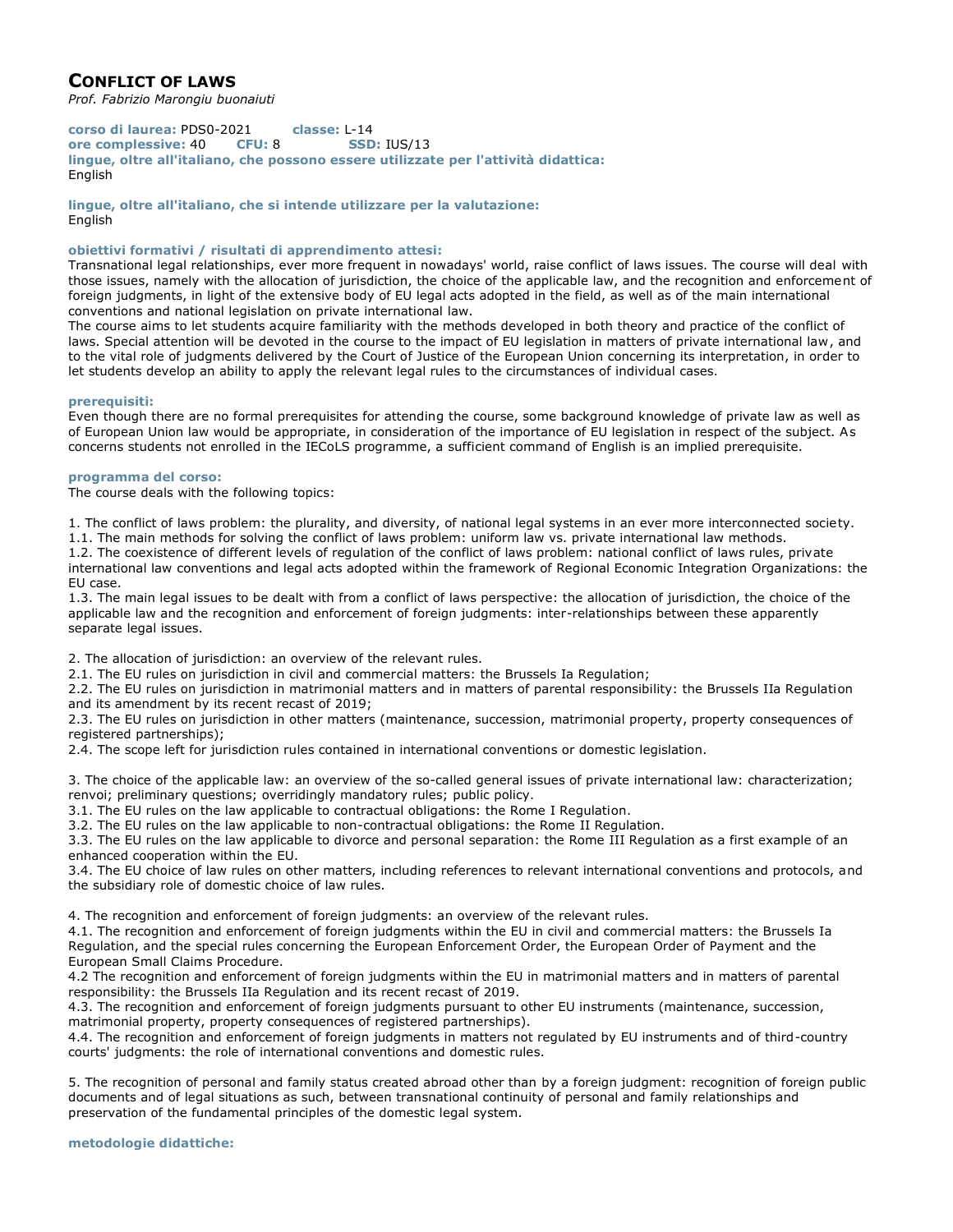The course will be delivered in classes (lezioni frontali). These will be supplemented by case studies (esercitazioni), based on cases decided mostly by the Court of Justice of the European Union, the European Court of Human Rights, or national courts, which will be posted on the webpage of the course. Special attention will be devoted to the discussion of cases, in order to allow students develop an ability to discuss competently in English issues related to the main topics forming the subject of the course, acquiring a good command of the relevant legal terminology as well as a deep understanding of the legal problems inherent in the field of the conflict of laws.

## **modalità di valutazione:**

The exams will take place in both written and oral form. Students regularly attending the course will have the opportunity of sitting for an intermediate written proof. Students having passed the said proof shall sit for the final exam only on the issues treated in the course after the intermediate proof. Written proofs held in presence will be based on open questions (themes) on the topics treated in the course (for students regularly attending the course) or included in the course syllabus (for students not attending the course). In case exams are held online, written proofs will be based on multiple-choice questions. The oral proof, which presupposes the passing of the written proof, may imply further questions on the topics dealt with in the course (for students having regularly attended) or contemplated in the course syllabus (for those not attending).

## **testi (A)dottati, (C)onsigliati:**

1. (A) Gilles Cuniberti, *Conflict of Laws: A Comparative Approach,* Edward Elgar Publishing, 2017, Parts I-VI (entire book)

## **altre risorse / materiali aggiuntivi:**

Students regularly attending the course will be expected to study for the exam on the basis of the notes taken during the course and of the relevant materials (international conventions, EU and national legislation, case law and legal literature) posted by the lecturer on the webpage of the course. Students not attending the course will be expected to study on the textbook specified above, having care to consult the relevant international conventions and EU legislation, as cited in the textbook. For this purpose, they may avail themselves of the materials posted on the webpage by the course.

#### **e-mail:**

f1.marongiubuonaiuti@unimc.it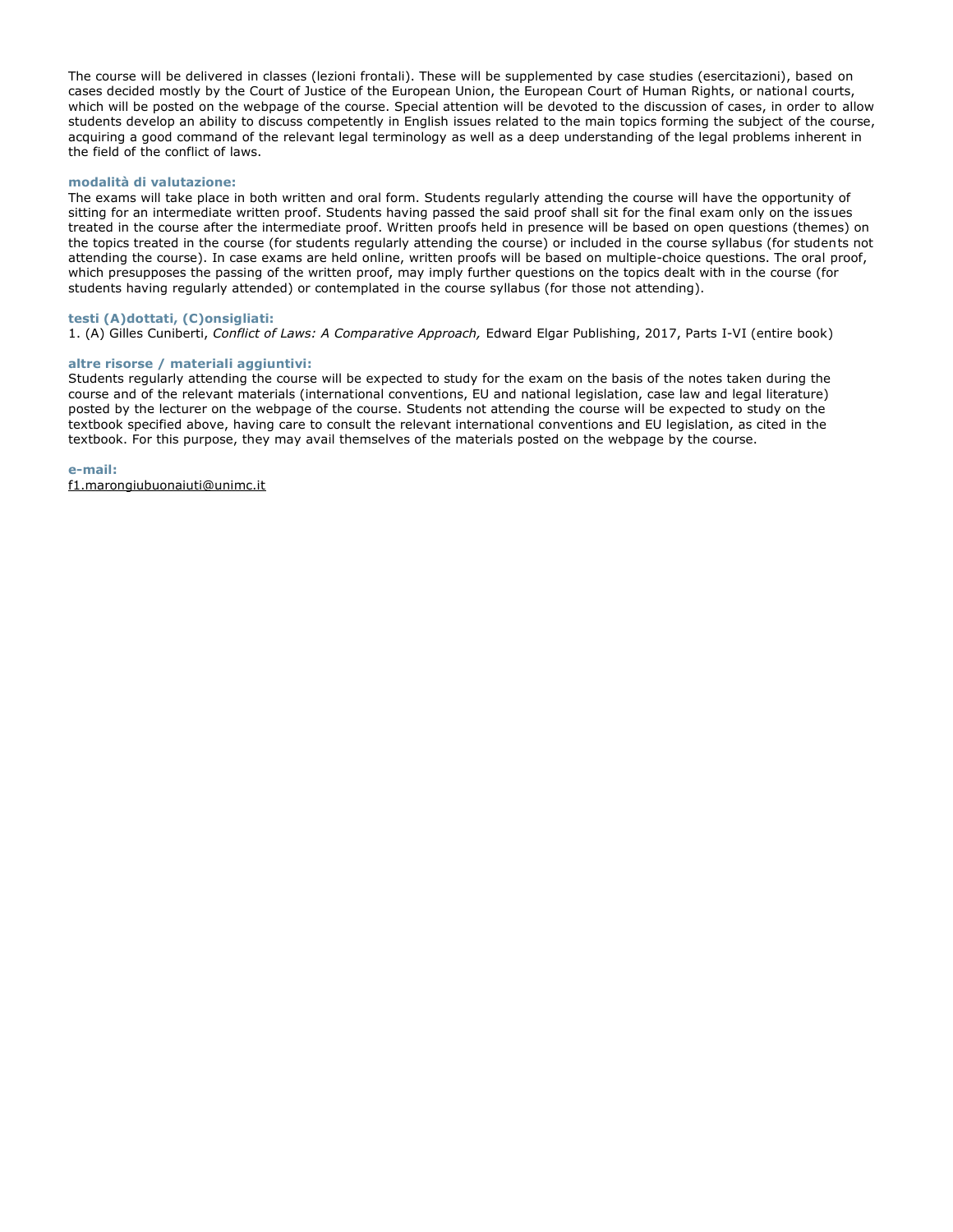# **CONSTITUTIONAL LAW**

*Prof.ssa Angela giuseppina Cossiri*

**corso di laurea:** PDS0-2021 **classe:** L-14 **ore complessive:** 45 **CFU:** 9 **SSD:** IUS/08 **lingue, oltre all'italiano, che possono essere utilizzate per l'attività didattica:** English

**lingue, oltre all'italiano, che si intende utilizzare per la valutazione:** English

**obiettivi formativi / risultati di apprendimento attesi:**

In the first part of the course (3 CFU) students will be introduced to the constitutional systems and to the main principles of constitutionalism in the EU and global context.

The second part of the course (6 CFU) introduces to the constitutional justice system. We will utilize a case law approach. In addition to learning about constitutional law in general, this approach is designed to expose students to judicial cases and current issues of constitutional law relevance.

- At the end of the course, students will:
- 1) have the knowledge of the main principles of constitutional systems and justice;
- 2) understand the basic elements of constitutionalism and the legal analysis employed in the case law.

## **prerequisiti:**

Students are strongly recommended to acquire basic knowledge of modern and contemporary history. For the second part, it is recommended to have a basic knowledge of constitutional system.

## **programma del corso:**

The first part of the course (3 CFU) consists in an introduction to Constitutional law.

The second part of the course (6 CFU) consists of the following main themes:

- Judicial review of legislation: different models
- Organization and functions of Constitutional Court
- Current issues of Constitutional Law relevance
- Current constitutuional case law.

The whole program is for students who want to complete 9 credits.

## **metodologie didattiche:**

The teacher shall deliver lectures on the issues mentioned. A part of the lectures could be held via IT facilities. There will be massive use of flipped classrooms teaching style, in particular with reference to the topics included in Part II. Regarding some specific subjects, attending students shall be required to read a few short readings suggested by the teacher, and to deliver a presentation to the colleagues, provoking this way an exchange of views and a debate on the most relevant topics the course deals with.

## **modalità di valutazione:**

Actively attending students will be assessed:

- 1. on the basis of their involvement in the course's activities (quality and quantity); and
- 2. on a short paper to be written on a subject agreed with the module convenor (part 1 and part 2).

Non-actively attending students shall sit an written examination on Part 1 and Part 2.

The evaluation considers:

- a) the knowledge of the issues linked to each topic and the ability to draw the possible forthcoming fallout (50%);
- b) the ability of understanding of the topics the module deals with (50%).

## **testi (A)dottati, (C)onsigliati:**

1. (A) Barsotti, Carrozza, Cartabia, Simoncini, *Italian Constitutional Justice in Global Context,* Oxford University Press, 2016 2. (A) Holmes and Sustein, *The costs of rights,* Norton and co., 2013

## **altre risorse / materiali aggiuntivi:**

Readings for the course will be available on the course website in unimc.it

**e-mail:** angela.cossiri@unimc.it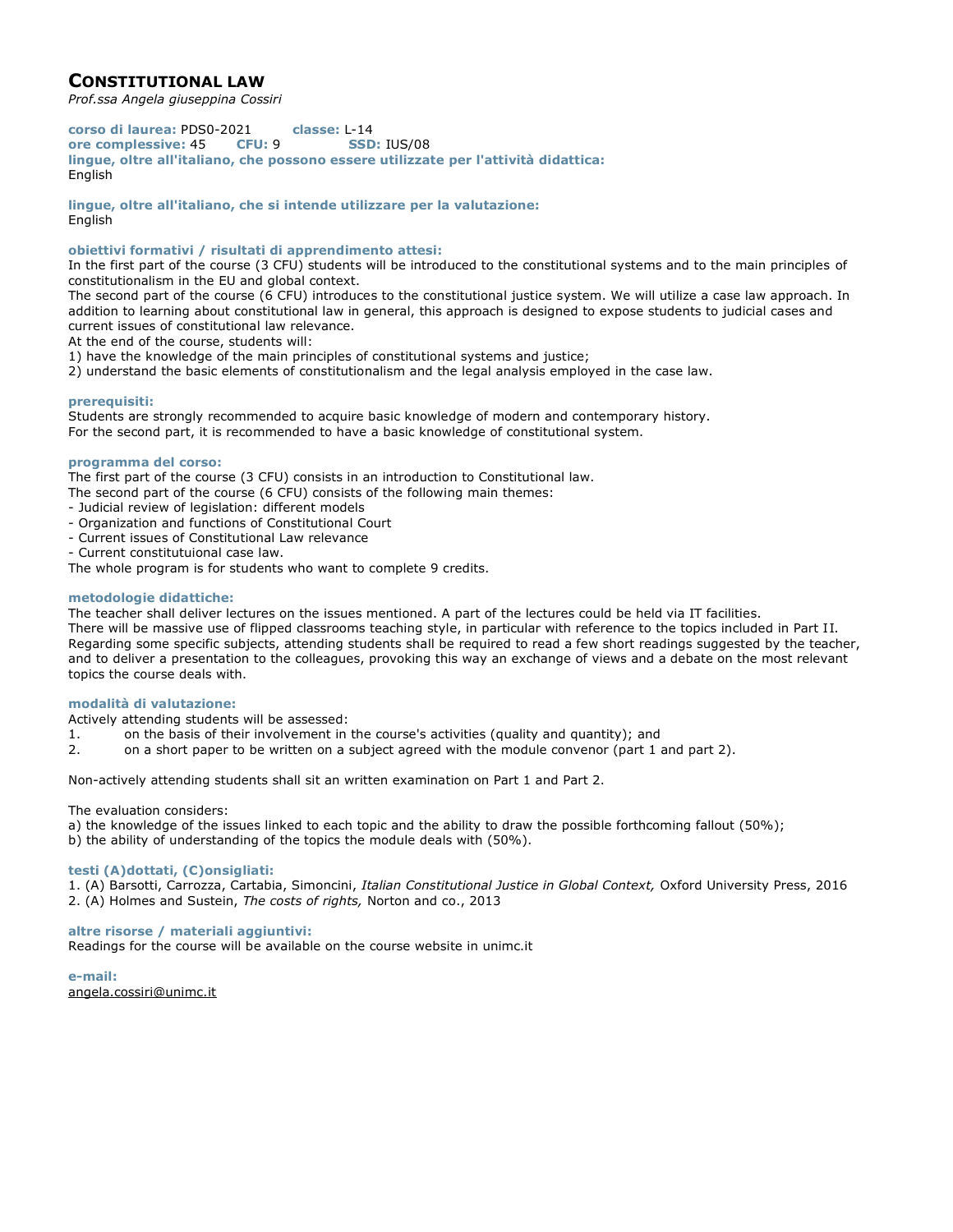## **CRIMINAL PROCEDURE AND NEW TECHNOLOGIES**

*Prof.ssa Claudia Cesari*

**corso di laurea:** PDS0-2021 **classe:** L-14 **mutuazione:** classe LMG/01 **ore complessive:** 40 **CFU:** 8 **SSD:** IUS/16

**Per Mutuazione da Criminal procedure and new technologies (corso di laurea:** M01-0/06 **classe:** LMG/01 **) lingue, oltre all'italiano, che possono essere utilizzate per l'attività didattica:** Inglese

**lingue, oltre all'italiano, che si intende utilizzare per la valutazione:** Inglese

## **obiettivi formativi / risultati di apprendimento attesi:**

The course aims at giving students full knowledge and awareness about how technological tools are used in the field of criminal justice and how they affect procedural forms and basic safeguards and rights. At the end of the course the students are expected to know the main uses and opportunities of new technologies in criminal proceedings, their impact on acts, forms, results and basic safeguards, and the main legislative solutions that can be used to harmonize new technologies with the efficiency and efficacy of criminal proceedings.

## **prerequisiti:**

In order to attend succesfully the lessons, it is suggested that students already have basic notions of Constitutional right and Criminal right. It is also advisable to have at least attended the class of Criminal procedure 1.

## **programma del corso:**

The course will develop the main issues of the impact of new technologies on crminal justice: personal freedom (electronic surveillance), forms of acts (instruments and tool to draft the records), investigations (interceptions, GPS monitoring), evidence (remote examination of witnesses, telematic hearings, digital evidence), decisions and judgement (artificial intelligence and decision making processes).

## **metodologie didattiche:**

Interactive lessons, use of audio-video materials, problem solving through practical cases analysis.

## **modalità di valutazione:**

The final exam, for students who attended the classes, will be both written and ora and it will be composed of: a strutture intercediate test (multiple choice) on a subjects developed during the lessons; a final oral test, where the students will answer one or two questions about other subjects of the course. the final mark will be the result of the wighted average of the two marks.

For students who did not attend the classes, the final exam will be oral and the students will have to answer three questions about subjects of the course.

Evaluation criteria are:: completeness of information, critical awareness of problems, correct use of technical terminology, public speaking ability.

## **testi (A)dottati, (C)onsigliati:**

1. (A) L. Moriarty, *Criminal justice technology in 21st Century,* Ch.C. THomas Publ. Ltd., 2017

## **altre risorse / materiali aggiuntivi:**

For students who attend classes, only materials used during lessons and given or suggested by the teacher will be used to prepare the exam.

Students who do not attend classes can choose to study the book suggested above or, in alternative, the texts and materials specifically assigned, suggested and given by the professor (in this case, a previous meeting with the professor must be asked in due time).

**e-mail:** claudia.cesari@unimc.it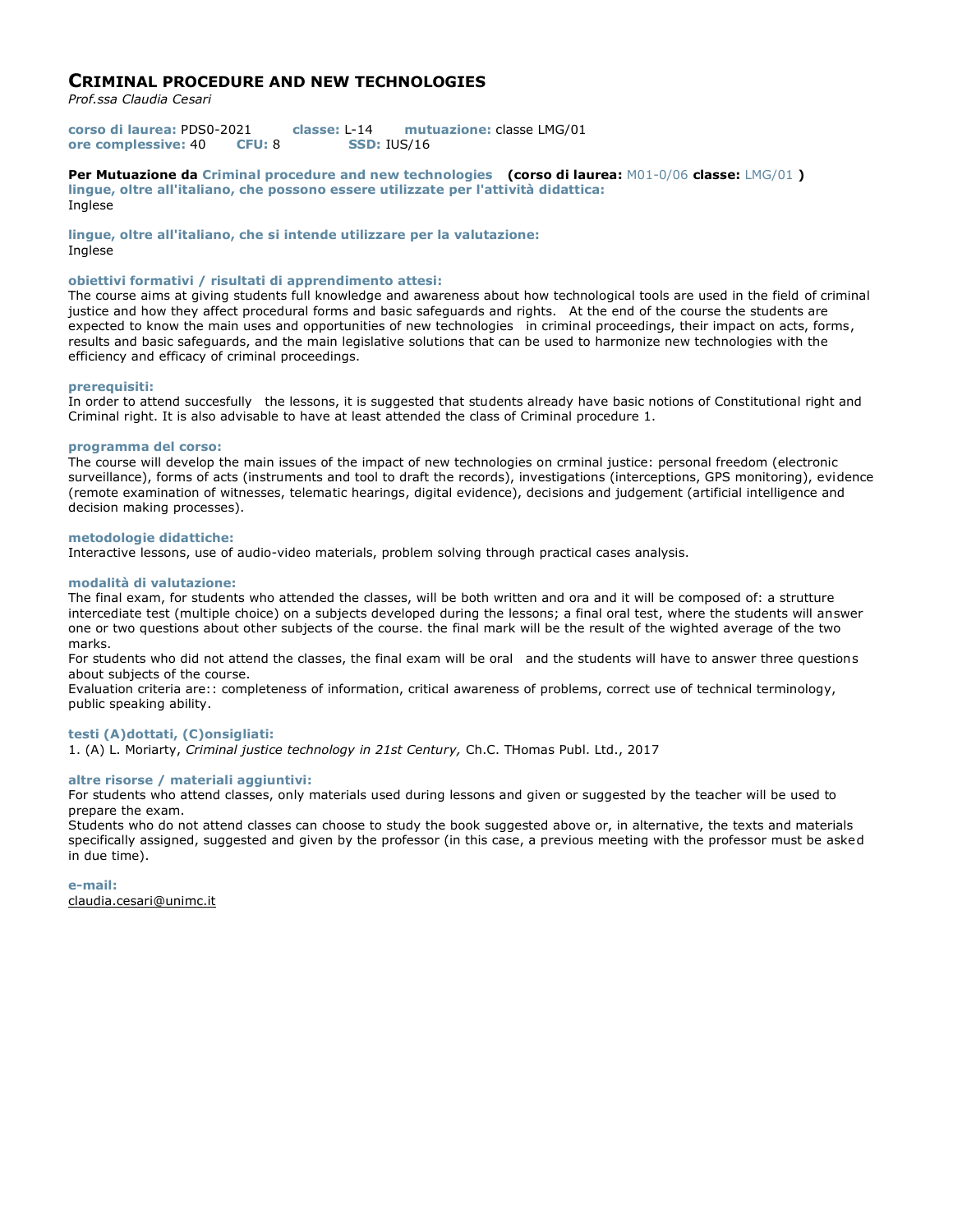# **DATA PROTECTION, PRIVACY AND INTERNET LAW**

*Prof.ssa Chiara Bergonzini*

**corso di laurea:** PDS0-2021 **classe:** L-14 **ore complessive:** 40 **CFU:** 8 **SSD:** IUS/08 **lingue, oltre all'italiano, che possono essere utilizzate per l'attività didattica:** English

**lingue, oltre all'italiano, che si intende utilizzare per la valutazione:** English

## **obiettivi formativi / risultati di apprendimento attesi:**

The course aims to provide proper knowledge of the European Data Protection law, paying particular attention to its background, terminology, fundamental principles, and rules. Independent supervisions and data subjects' rights will be examined as well as the specific types of data (i.e., sensitive data) and relevant data protection rules. Given the speed of development in the IT sector, a proactive approach by students will be encouraged: the course will develop their ability to independently identify and manage legal issues arising from modern challenges in personal data protection like Big Data, Internet of Things (IoT), and Artificial Intelligence (AI).

## **prerequisiti:**

Basic knowledge of Public Law and European Law could be useful.

## **programma del corso:**

The first part of the course will set out the evolution of Data Protection Law, paying particular attention to:

- Context and background of European Data Protection law;
- Data Protection terminology;
- key principles of European Data Protection law;
- rules of European Data Protection law;
- independent supervision (EDPB);
- data subjects' rights and their enforcement;
- specific types of data and their relevant data protection rules.

In the second part, the course will be based on non-frontal didactics. It will be carried out through laboratories and teamwork, dedicated to the in-depth study of specific topics falling within the macro-theme Modern challenges in personal data protection, i.e., Big data, algorithms, and artificial intelligence, the webs 2.0 and 3.0: social networks and Internet of Things.

## **metodologie didattiche:**

Lectures will be limited to the minimum necessary and will alternate with "dialogical lessons" (about case law) during the first part of the course, which will continue with:

- Laboratories (teamwork)
- Exercises
- seminar meetings with experts (if possible)

#### **modalità di valutazione:**

For attending students, the exam will be an essay on a topic agreed upon with the professor.

For non-attending students, it will be an oral exam and the students will have to answer three questions about the subjects of the course.

In both cases, evaluation criteria will be the completeness of preparation (50%), clarity and correct use of technical terminology (20%), the ability to frame the subject (15%), the ability to independently identify legal issues arising from the evolution of the Internet (15%).

## **testi (A)dottati, (C)onsigliati:**

1. (A) European Union Agency for Fundamental Rights and Council of Europe, *Handbook on European data protection law,*  European Union Agency for Fundamental Rights and Council of Europe, 2018, pp. 1-247; 325-370

#### **altre risorse / materiali aggiuntivi:**

NB - THE HANDBOOK IS AVAILABLE (free download) in https://fra.europa.eu/en/themes/data-protection - Products. STUDENTS MUST DOWNLOAD THE LATEST EDITION PUBLISHED.

The indicated parts of the handbook contain the whole non-attendant students' program.

Other materials for attending students will be provided during the course.

**e-mail:** chiara.bergonzini@unimc.it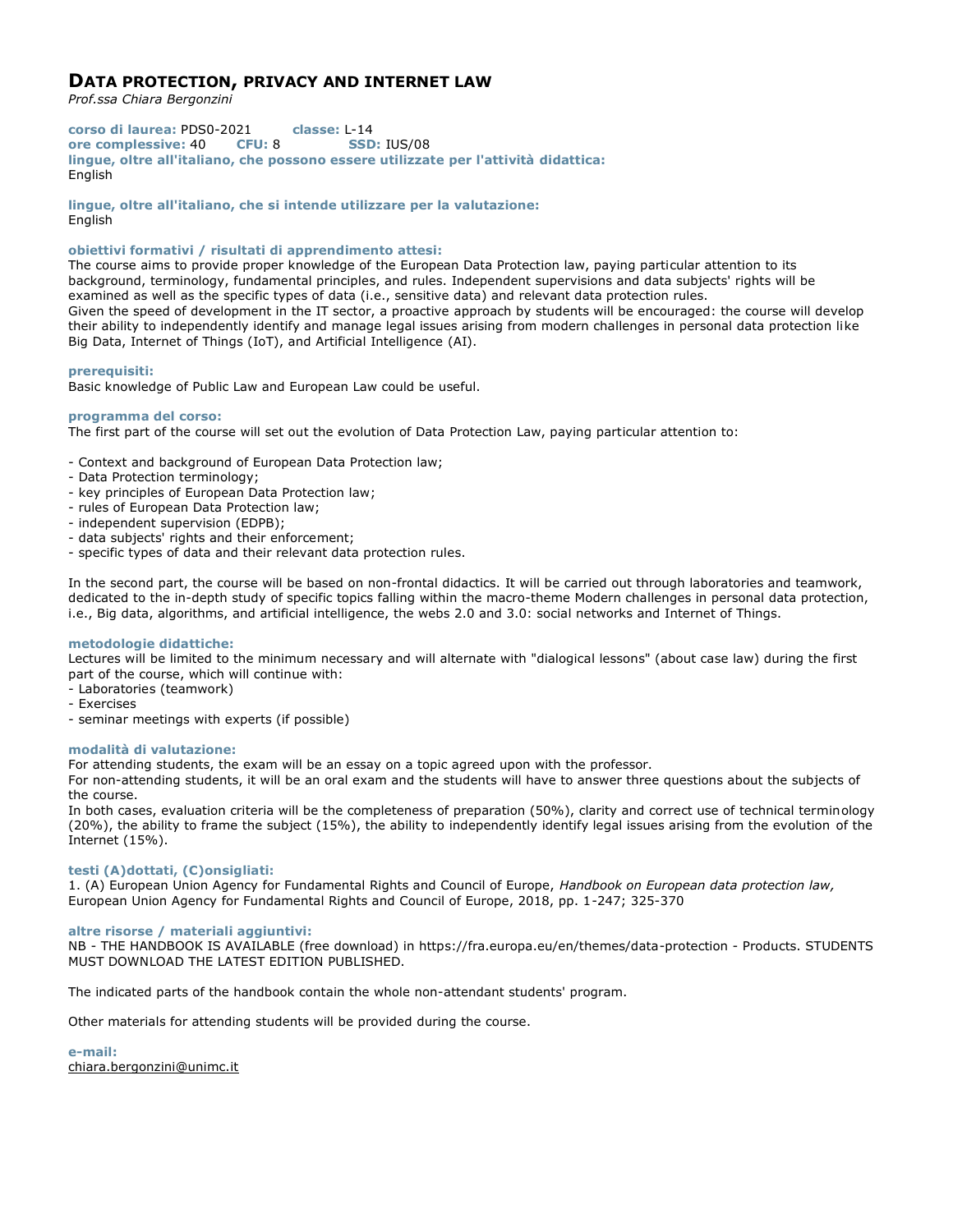# **ECONOMICS**

*Prof. Mattia Tassinari*

**corso di laurea:** PDS0-2021 **classe:** L-14 **ore complessive:** 45 **CFU:** 9 **SSD:** SECS-P/01 **lingue, oltre all'italiano, che possono essere utilizzate per l'attività didattica:** English

**lingue, oltre all'italiano, che si intende utilizzare per la valutazione:** English

## **obiettivi formativi / risultati di apprendimento attesi:**

The aim of the course is to provide the competencies to analyse and evaluate legal phenomena from an economic perspective, considering the connections between institutions and the organization of the economic activity. In the first part, the course provides the necessary concepts and logical categories to analyses the main macroeconomic facts, considering both the relationships between macroeconomic variables (such as aggregate supply and demand, employment and inflation), and the role of fiscal and monetary policies. In the second part, a microeconomic viewpoint is taken to consider the economic interactions existing within different market structures and the influence of the government therein. Emphasis is given to applications of economic theory to real-world examples drawn especially from the European and international context, adopting a comparative perspective. Conceptual and analytical rigour will be given priority over mathematical treatments.

#### **prerequisiti:**

None

## **programma del corso:**

The program is the same for attending and non-attending students and covers the following topics, which are addressed consistently with the cognitive needs of the graduate in legal studies:

The basic concepts of economics

- Fundamental economic problems; forms of organization of economic systems; economic structure and production possibilities
- The market: definition, demand, supply, equilibrium

#### Macroeconomics

- Introductory concepts to macroeconomics; national accounts
- The aggregate supply and demand (AD-AS model); effects of monetary and fiscal policies in the short and long term
- Unemployment; Inflation
- Consumption and investment; the multiplier model
- The financial system and money; the Central Bank and stabilization policies

#### Microeconomics

- Production and business organization; analysis of costs
- Market structures: perfect competition, monopoly, oligopoly and monopolistic competition
- Microeconomic policies: regulatory policies, antitrust policies, industrial policies
- Case studies

#### **metodologie didattiche:**

Teaching method is based on lectures held on the topics indicated in the program. Reading of scientific papers and specialized press, testimonies of economic operators, laboratories and group work could be arranged for attending students.

#### **modalità di valutazione:**

Exam sessions: the exam is a written test on the entire study program with multiple choice questions and open questions. After the written test, if the student has achieved a sufficient grade, an oral test will be carried out on the entire study program. The mark of the written test, expressed out of thirty, is modified by the mark of the oral one (+/- 3 points).

Intermediate tests: for attending students it is possible to take 2 intermediate tests during the period of the lectures, with multiple choice questions and open questions on the topics indicated during the lectures. If successful in both intermediate tests, the exam is considered passed. In case of insufficient result in one of the two intermediate tests, the students attend the exam, on the entire study program indicated for attending students, at the Exam sessions, following the exam organization described above.

It is not possible to consult study material during the tests.

## **testi (A)dottati, (C)onsigliati:**

1. (A) Paul A. Samuelson and William D. Nordhaus, *Economics,* McGraw Hill/Irwin, 2010, Chapters: 1, 2, 3; 6, 7, 8, 9, 10; 19, 20, 21, 22, 23, 24, 29, 30.

## **altre risorse / materiali aggiuntivi:**

For attending students: on the basis of the teaching needs that emerge during the lessons, some changes might be introduced for attending students with respect to the reference material for the exam, including the replacement of specific parts of the textbook adopted with relevant papers or readings, as well as exercises and group work. Any change to the exam material is communicated from lesson to lesson.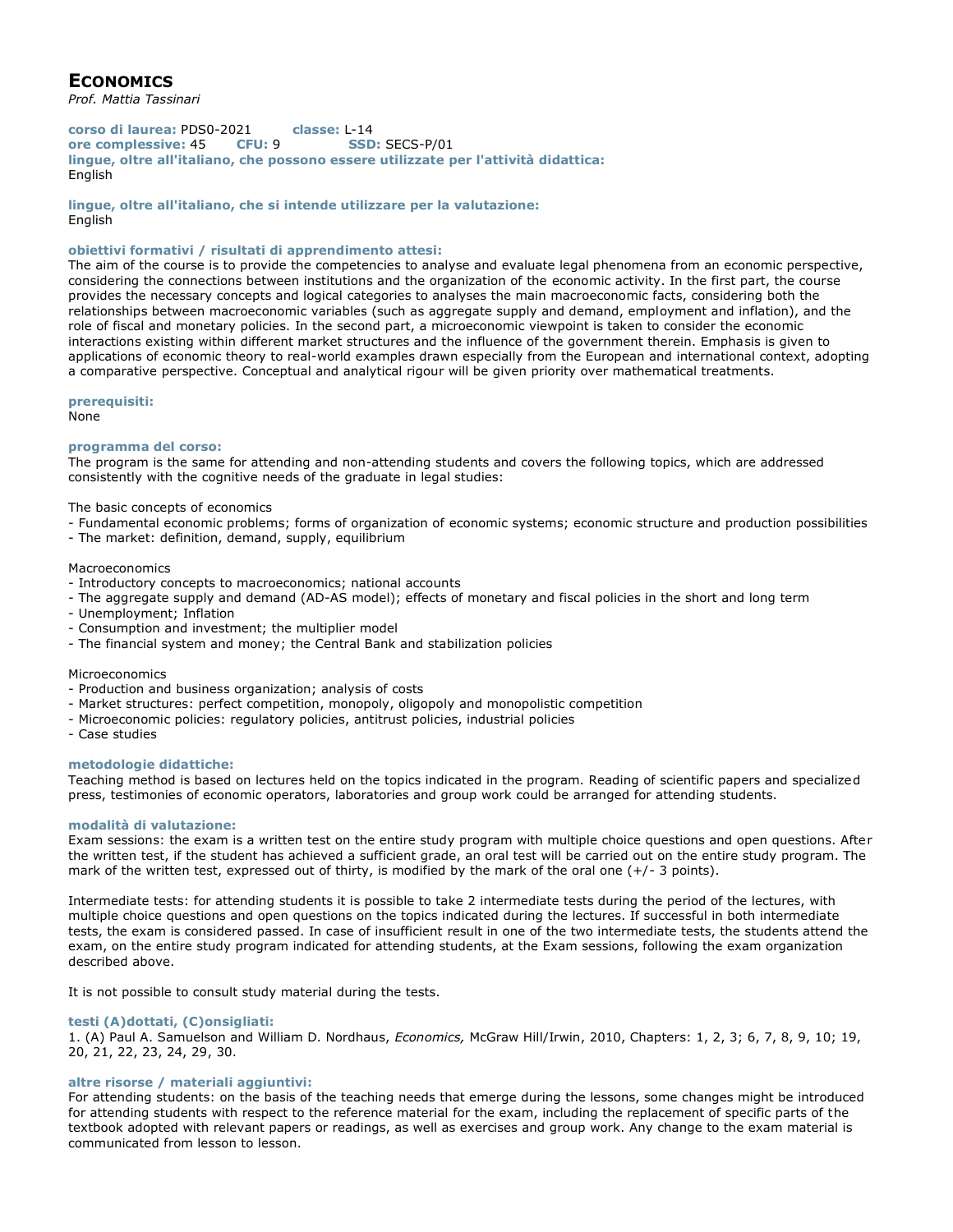**e-mail:** mattia.tassinari@unimc.it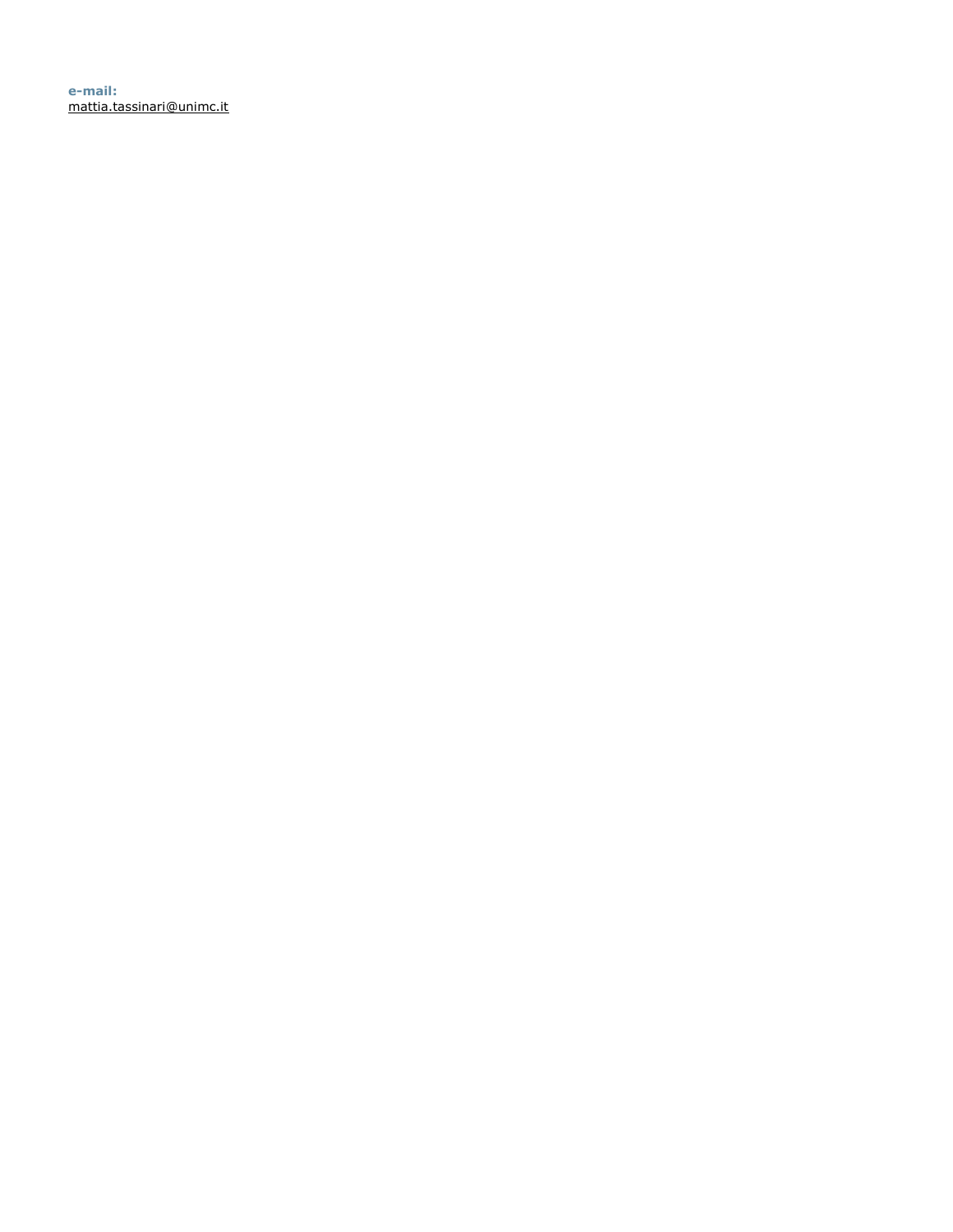# **EU FOOD LAW**

*Prof.ssa Pamela Lattanzi*

**corso di laurea:** PDS0-2021 **classe:** L-14 **mutuazione:** classe LMG/01 **ore complessive:** 40 **CFU:** 8 **SSD:** IUS/03

#### **Per Mutuazione da Eu food law (corso di laurea:** M01-0/06 **classe:** LMG/01 **) lingue, oltre all'italiano, che possono essere utilizzate per l'attività didattica:**

English

**lingue, oltre all'italiano, che si intende utilizzare per la valutazione:** English

## **obiettivi formativi / risultati di apprendimento attesi:**

The aim of the course is to provide students with an in-depth knowledge of the main content of Food Law in the European Union. Therefore, the course will deal with the core elements of the structure of the European Food Law. Learning outcomes:

On completion of this course, students should be able to: comprehend basic concepts and rules of European food Law; understand specific rules and their application concerning the most relevant topics; identify the legal issues raised by a problem question and apply their knowledge of the main principles and rules of European food law; critically read case law and other materials.

## **prerequisiti:**

European Union Law basic

## **programma del corso:**

- Introduction to EU Food Law;
- The General Food Law: general principles and requirements;
- Product-Focused Provisions: food safety targets, food marketing standards; pre-market authorisations schemes;
- Process-Focused Provisions: hygiene and traceability;
- Food information: labelling and advertising (mandatory particulars, nutrition and health claims, quality schemes);
- Incident management and official controls.

## **metodologie didattiche:**

Classes will be a combination of lecturing, analysis and discussion of case studies and documents; seminars; group work and individual research carried out by students; documentary viewing and discussion. Flipped classrooms teaching methodology will be used.

## **modalità di valutazione:**

Attending students will be assessed on the basis of their engagement and participation in the course's activities. At the final exam, they will discuss orally a short research on a topic to be agreed with the teacher.

Non attending students will have an oral exam consisting in three questions on three topics of the program.

The purpose will be to assess the level of knowledge and comprehension of the legal issues related to the topics of the course; the level of analysis and critical capacity and the use of appropriate legal terminology.

## **testi (A)dottati, (C)onsigliati:**

1. (A) Costato Luigi; Albisinni Ferdinando (editors), *European and Global Food Law,* Cedam, 2016, 1, 2, 9, 11, 12, 13, 14, 15, 19, 20, 21, 22, 23, 24, 25 and 26

## **altre risorse / materiali aggiuntivi:**

--- Non-attending students have to study: Costato, Albisinni, "European and Global Food Law", chapters no. 1, 2, 9, 11, 12, 13, 14, 15, 19, 20, 21, 22, 23, 24, 25 and 26.

--- Attending students have to study the educational materials distributed in class and/or uploaded on the webpage related to this course

**e-mail:** pamela.lattanzi@unimc.it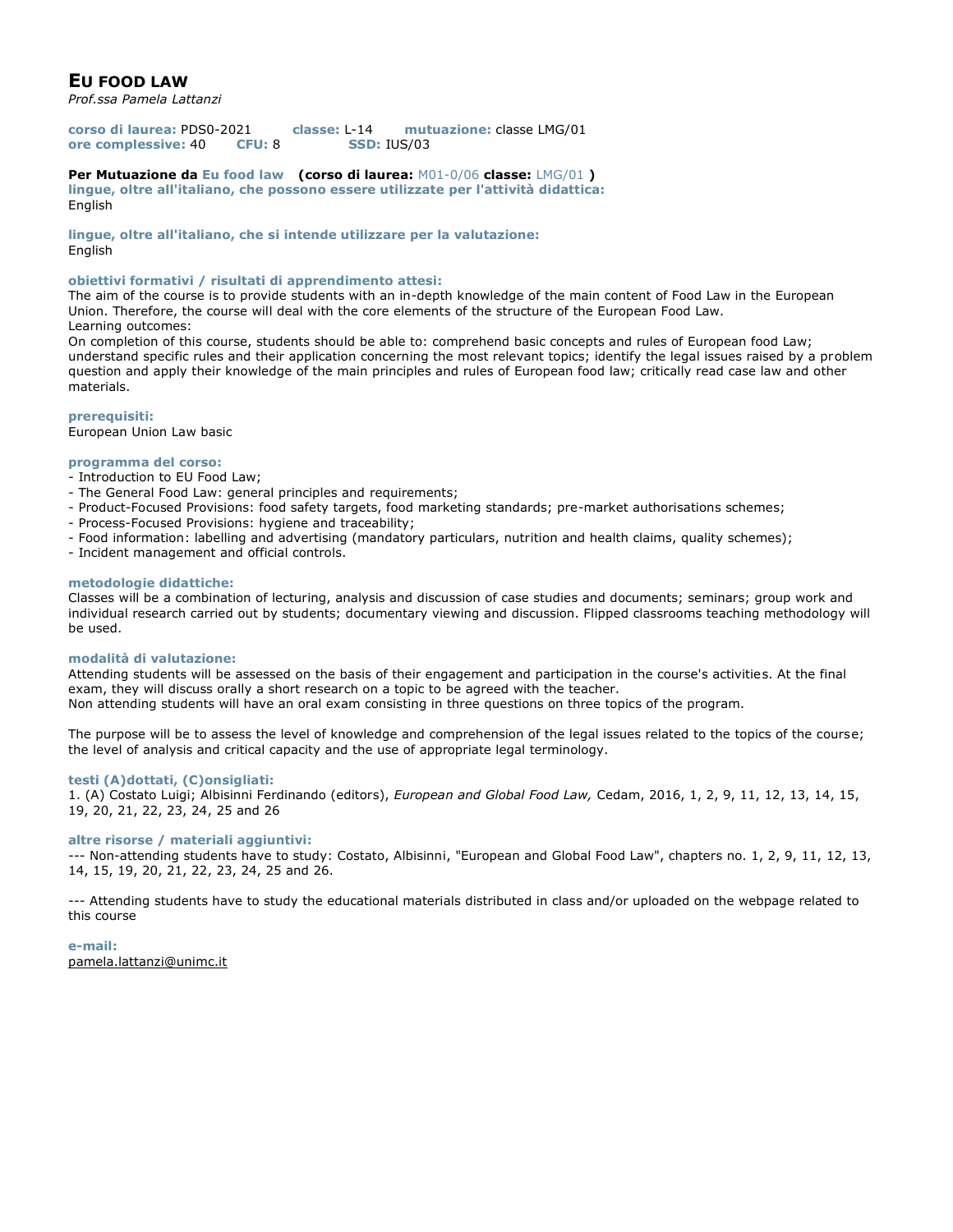# **EUROPEAN COMPANY LAW**

*Prof. Alessio Bartolacelli*

**corso di laurea:** PDS0-2021 **classe:** L-14 **ore complessive:** 40 **CFU:** 8 **SSD:** IUS/04 **lingue, oltre all'italiano, che possono essere utilizzate per l'attività didattica:** English

**lingue, oltre all'italiano, che si intende utilizzare per la valutazione:** English

## **obiettivi formativi / risultati di apprendimento attesi:**

The module, that is part of the main teaching activities of the Jean Monnet Chair "Business Law in the European Union and Sustainable Economy", aims at providing students with a general knowledge of main principles and features of company law and a series of key elements in European Company Law.

Furthermore, the module will analysthe current policy and foreseeable trends of the European Union in the field of sustainability applied to Company and Financial Markets Law.

## **prerequisiti:**

Students are strongly encouraged to attend the module only after acquiring basic knowledge in the field of Private Law.

## **programma del corso:**

Part 1: General and European Company Law.

- Companies: key features
- Legal Basis for European Company Law;
- Harmonization in European Company Law, in particular, codified Directive (EU) 2017/1132;
- EUCJ Decisions Regarding Freedom of Establishment;
- Supranational Business Organization Forms (EEIG, SE, SCE; SPE and SUP Drafts).

Part 2: Sustainability in European Company and Financial Markets Law.

- Sustainability in general, theories on the purpose of a company;

- European policies on sustainability: EU Commission Action Plans on Company Law and Corporate Governance for sustainability (2012), on Green Action Plan for SMEs (2014), and on Sustainable Finance (2018);

- Non-Financial Reporting Directive;
- Models of social entrepreneurship;
- Multinational groups and CSR;
- Capital Markets Union, MiFID II Directive for SMEs, and crowdfunding.

## **metodologie didattiche:**

The teacher shall deliver lectures on the topics mentioned in this syllabus. The instructor could teach up to 4 hours via IT facilities.

There will be a massive use of flipped classroom teaching style in particular concerning the topics included in Part I. Regarding some specific subjects, attending students shall be required to read a few short readings suggested by the teacher. They will eventually deliver a presentation to their colleagues, to engage a fruitful debate on the most relevant topics the course deals with.

#### **modalità di valutazione:**

At the end of the module, students are expected to understand the basic elements of companies, the current trends in ECL, how basic ECL rules are implemented in different MSs, and to handle the legal instruments currently available to assure a company's sustainability, with a view to EU Law.

Actively attending students will be assessed:

1. based on their involvement in the course's activities (quality and quantity; 50%), and a multiple-choice test (50%) on Part I; and

2. on a short paper to be written on a subject assigned on topics included in Part II.

Non-actively attending students shall sit a multiple-choice written examination on Part I; students taking at least 15/30 in the examination on Part I are admitted to the oral examination on Part 2.

The students' assessment considers:

a) the understanding and knowledge of the topics the module deals with (50%);

- b) the ability to apply their knowledge to concrete cases (35%);
- c) the ability to link different topics (15%).

## **testi (A)dottati, (C)onsigliati:**

## **altre risorse / materiali aggiuntivi:**

#### Part 1:

Attending students:

- notes from lectures and additional material provided by the module convenor.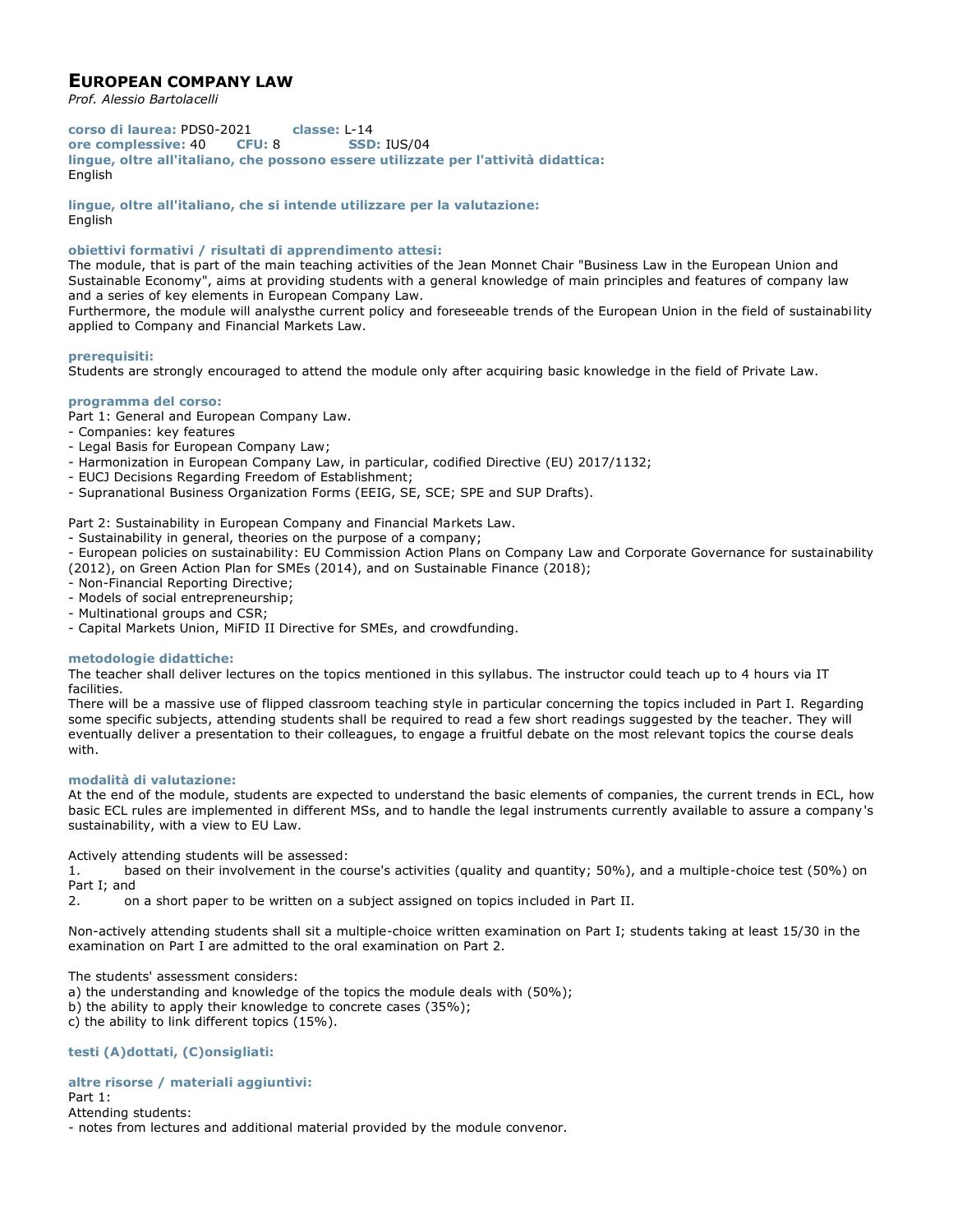Non-attending students:

- Reinier Kraakman, John Armour, Paul Davies, Luca Enriques, Henry Hansmann, Gerard Hertig, Klaus Hopt, Hideki Kanda, Mariana Pargendler, Wolf-Georg Ringe, and Edward Rock The Anatomy of Corporate Law Oxford University Press, Oxford, 3rd edition, 2017, Chapters 1-4

- Nicola de Luca, European Company Law, Cambridge University Press, Cambridge, 2nd edition, 2021 (Parts to be communicated later)

Part 2:

Attending and non-attending students

- Beate Sjåfjell, Christopher M. Bruner (eds), The Cambridge Handbook of Corporate Law, Corporate Governance and Sustainability, Cambridge University Press, 2019, Chapters 1, 6, 14, 37, 43, 46, 47

- European Economic and Social Committee, Recent Evolutions of the Social Economy in the European Union. Study, 2016,

available at https://www.eesc.europa.eu/sites/default/files/files/qe-04-17-875-en-n.pdf, Chapters 1, 2, 3, 4 (pages 1-46) - Janet Dine, The abuse of Company Groups, in Hanne S. Birkmose, Mette Neville & Karsten Engsig Sørensen (eds.), Abuse of Companies, Kluwer Law International, 2019, 35-58

- Danny Busch, The Future of the Capital Markets Union After Brexit, in rivistaodc.eu, 2/2018, 37-58

Also: the European and international documents that the module convenor will make available.

**e-mail:**

alessio.bartolacelli@unimc.it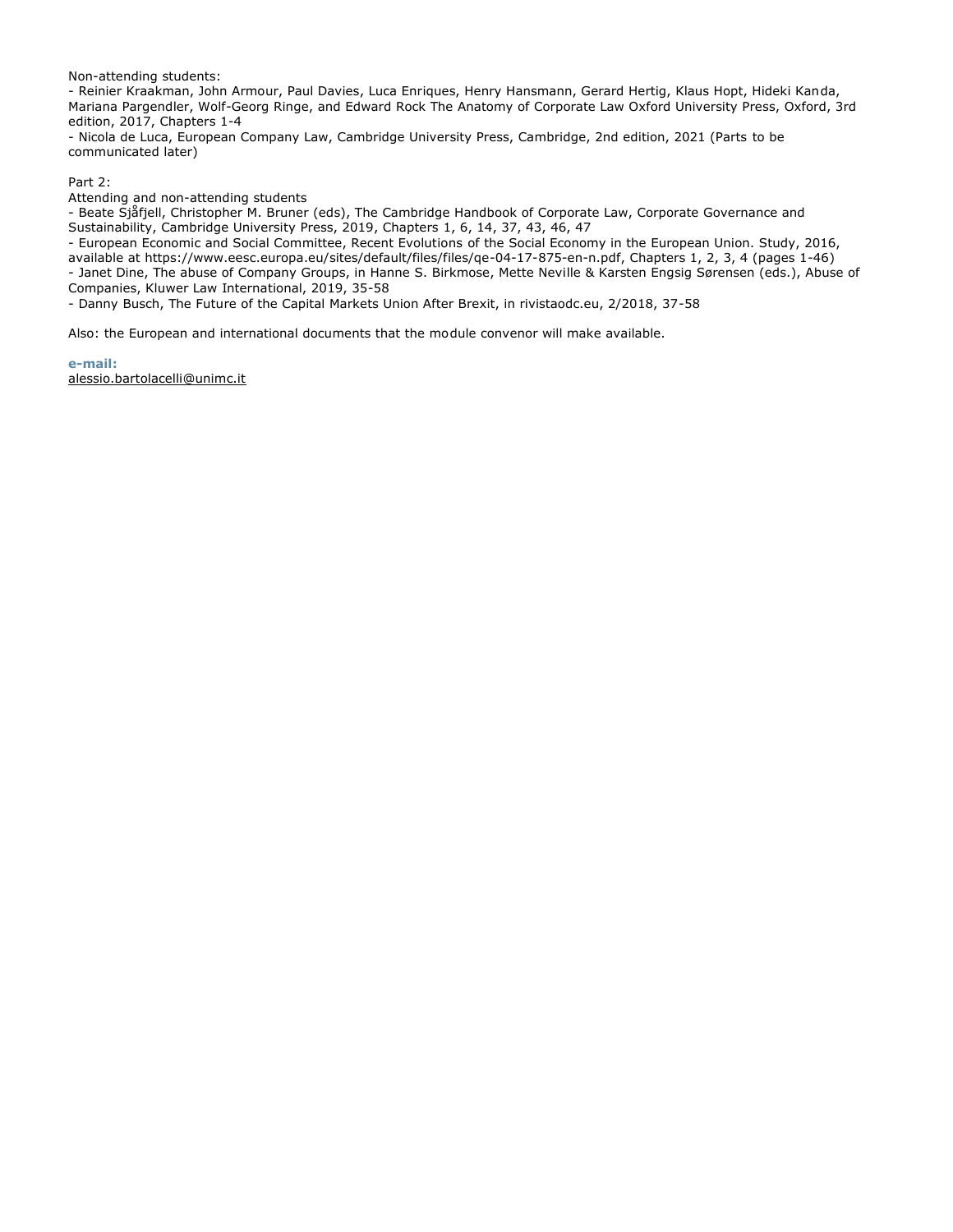# **EUROPEAN CRIMINAL LAW**

*Prof. Andrea francesco Tripodi*

**corso di laurea:** PDS0-2021 **classe:** L-14 **ore complessive:** 40 **CFU:** 8 **SSD:** IUS/17 **lingue, oltre all'italiano, che possono essere utilizzate per l'attività didattica:** English

**lingue, oltre all'italiano, che si intende utilizzare per la valutazione:** English

## **obiettivi formativi / risultati di apprendimento attesi:**

## Formative objectives:

Provide students with the necessary tools in order to understand Criminal Law in the perspective of the European Union Law and the Human Rights Law.

Expected learning outcomes:

- . Knowledge of the main principles of Criminal Law as expressed in the European Union Law and Human Rights Law.
- . Knowledge of the outcomes of European Union Law and Human Rights Law on the Italian Criminal system.
- . Ability to analyze the judgments of the European Court of Human Rights and of the Court of Justice of the European Union.

## **prerequisiti:**

Prerequisiti:

Knowledge of the principles of Constitutional Law with particular reference to the discipline of the relationship between sources of law.

## **programma del corso:**

1) Criminal Law in the International context: introductory profiles.

2) Main principles of Criminal Law: sources and limits of the criminal provisions' applicability; structure of the offence.

3) The influence of European Union Law on the Member States' Criminal Law: European competence for adopting Criminal Law; interpretation and application of domestic substantive Criminal Law.

4) The influence of the European Convention on Human Rights on the Member States' Criminal Law: the notion of criminal matters; the main guarantees provided by the Convention for the purposes of Criminal Law.

## **metodologie didattiche:**

Theoretical lectures and discussions between the students and the professor mainly through slides and judgments.

## **modalità di valutazione:**

The exam aims to verify the level of knowledge and critical capacity achieved through the study of the subject. Students regularly attending classes will be evaluated through a midterm written exam consisting in two open questions and through a final written exam consisting in two more open questions on the remaining issues. Students not regularly attending classes will be evaluated through a final written exam consisting in five open questions.

All the exams will be taken in English

## **testi (A)dottati, (C)onsigliati:**

1. (A) Helmut Satzger, *International and European Criminal Law,* C.H.Beck, Hart and Nomos, 2018, pages: 1-6; 45-123; 170-214.

## **altre risorse / materiali aggiuntivi:**

In addition to the above-mentioned textbook, students are required to study the most significant judgments of the European Court of Human Rights and of the European Court of Justice, made available by the professor in the course's website.

Students regularly attending classes will not to be requested to study pages from 170 to 214 of the textbook. This part of the program will be covered during the lessons also through materials to be provided by the professor.

**e-mail:** andrea.tripodi@unimc.it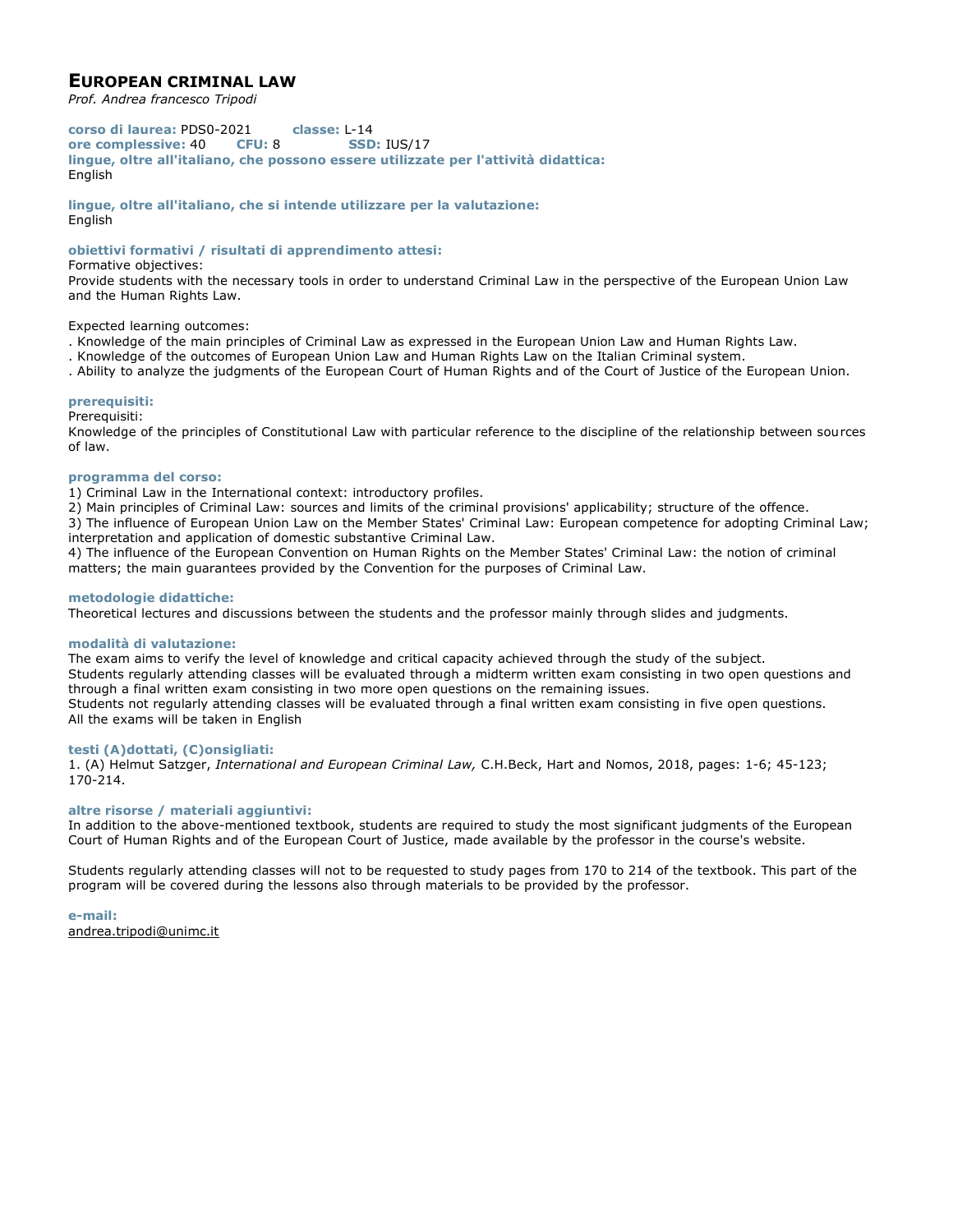# **EUROPEAN UNION LAW**

*Prof. Roberto Cisotta*

**corso di laurea:** PDS0-2021 **classe:** L-14 **ore complessive:** 45 **CFU:** 9 **SSD:** IUS/14 **lingue, oltre all'italiano, che possono essere utilizzate per l'attività didattica:** English

**lingue, oltre all'italiano, che si intende utilizzare per la valutazione: English** 

## **obiettivi formativi / risultati di apprendimento attesi:**

The student will gain the knowledge of the fundamentals and of the principal evolutionary paths of the EU Legal Order. The student will be able to carry out, with a high degree of autonomy, researches on the sources of EU Law, including the case-law of the Court of Justice of the EU. The stduent will be able to understand and evaluate, with a high degree of autonomy, the legal, but also socio-political and ethical, implications of the choices made at all levels within the EU Legal Order, in particular with reference to the evolutions currently under way. The student will develop the ability to communicate basic and advanced notions, as well as problematic issues related to EU Law.

#### **prerequisiti:**

Knowledge of Constitutional Law.

## **programma del corso:**

The European integration process: historical overview and perspectives. The EU, the Institutions of the EU and law-making. The EU legal order: general overview and analysis of the legal sources. Implementation of EU Law within domestic legal orders. Judicial protection in the EU. EU competences and external relations. EU Policies, in particular internal market and the area of freedom, security and justice (general aspects).

#### **metodologie didattiche:**

The course will be delivered in classes (lezioni frontali) with a strong focus on cases decided by the Court of Justice of the EU and sometimes by national courts. Students will be invited to take part in discussion on issues treated in class and to give presentations on judgments of the Court of justice of the EU or other official documents of the EU Institutions. Use of multimedia: ppt presentations, audiovisual sources from official archives and the internet.

## **modalità di valutazione:**

The exams will include both written and oral tasks. Presentations made by students regularly attending the course will also be evaluated. Written proofs - held in presence or on-line - will be based on two open questions (themes): in the first question, students will be asked to give advice to an imaginary subject (a natural or legal person) on a practical problem related to EU Law; in the second question students will have to demonstrate their theorical knolwledge on a topic of EU Law. In the oral proof, which presupposes the passing of the written proof, students will be asked a further question on a topic part of the programme. In the evaluation, theorical knowledge will count for 40%; knowledge of the case-law and problem solving attitude in relation to concrete cases will count for 40%; capacity to understand legal and extra-legal implications of policy choices at the EU level will count for 20%.

## **testi (A)dottati, (C)onsigliati:**

1. (A) Robert Schütze, *European Union Law,* Cambridge University Press, 2018, Chapters 1-15

#### **altre risorse / materiali aggiuntivi:**

Further materials (judgments of the Court of Justice, other documents and scholarly articles) recommended for the preparation of the exam will be made availbale on-line.

**e-mail:** roberto.cisotta@unimc.it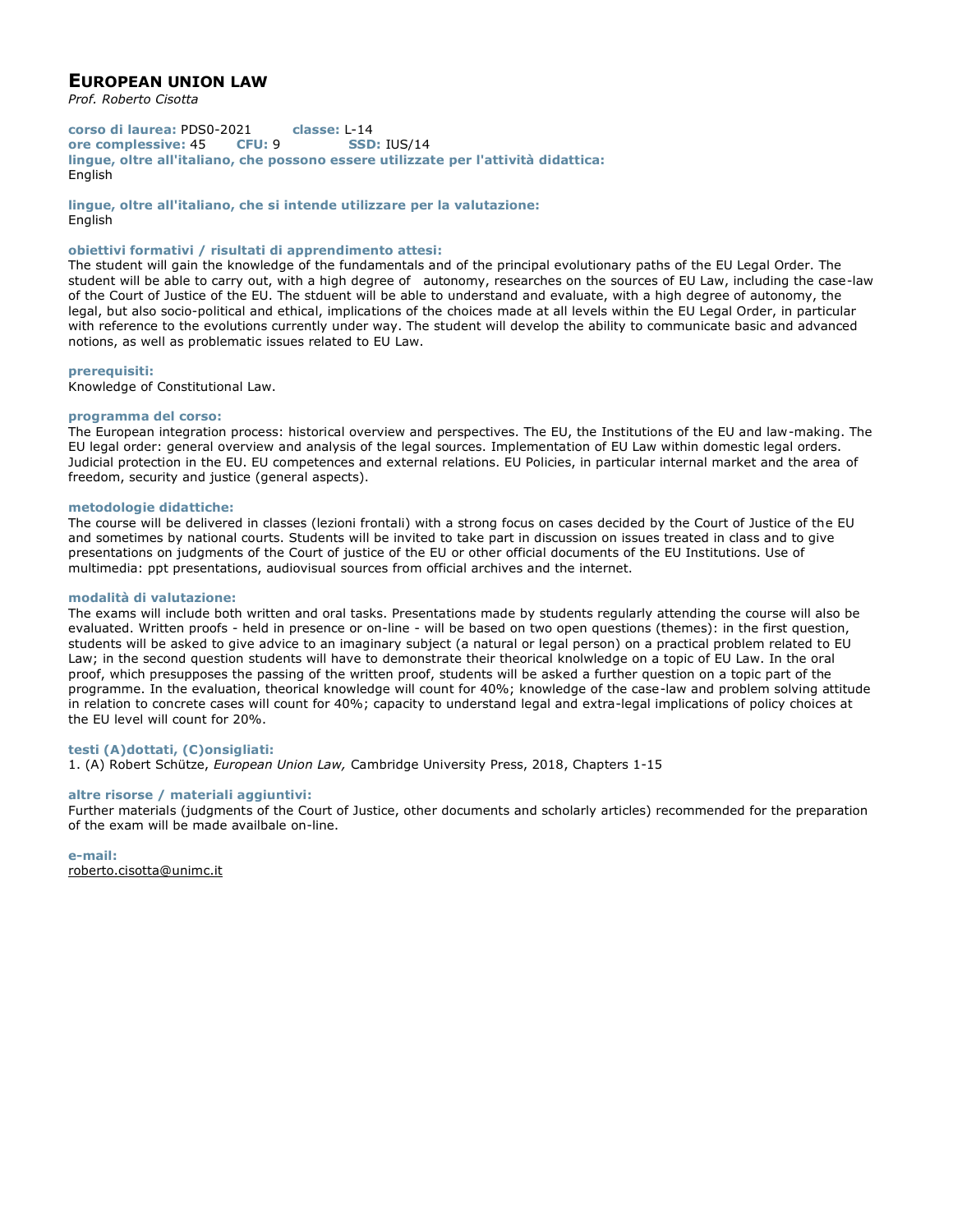# **FOUNDATIONS OF PRIVATE LAW**

*Prof.ssa Arianna Alpini*

**corso di laurea:** PDS0-2021 **classe:** L-14 **ore complessive:** 45 **CFU:** 9 **SSD:** IUS/01 **lingue, oltre all'italiano, che possono essere utilizzate per l'attività didattica:** English

**lingue, oltre all'italiano, che si intende utilizzare per la valutazione:** English

**obiettivi formativi / risultati di apprendimento attesi:**

Knowledge and Understanding

At the end of the course the student will be able to:

- . Illustrating the general principles and rules of the Italian private law
- . Describing the relevant issues related to European private law
- . Identifying the main differences in civil and common law of contract, tort and property
- Explaining the impact that legal rules produce on the market and society

Applying Knowledge and understanding

. Ability to rework principles and rules of private law, and ability to apply such knowledge to specific cases. Making judgements

. Autonomous capability to identify the rationale and axiology behind each rule; Communication skills

. Ability to effectively communicate and discuss (in English) topics of Italian private law. Learning skills

. Application of the hermeneutic criteria of reasonableness to the 'concrete case'.

## **prerequisiti:** No

## **programma del corso:**

. Sources of law and legal interpretation. Society and human behaviour. Law and legal system. Law and jurisprudence. Legal language. Norms. Rules and principles. Italian constitution, civil code, European law and international law. The principle of constitutional legality and hermeneutical criteria. The impact of constitutional principles on private law. The conflicts of norms (antinomies) and resolution criteria for antinomies.

. Juridical facts/acts and effects. Subjective legal situation and the legal relationship. Natural persons. Legal capacity, capacity to act, natural capacity. Legal persons. Associations, foundations, committees.

. Property rights. Ownership. Possession. Original acquisition of property and derivative acquisition of property. Limited real rights. Actions 'in rem'.

. Obligations: contractual relationships and extra-contractual relationships. Obligation in general. Notion, structure and features. Relationship between debtor and creditor situation. Sources. Extra-contractual relationships (obligations). Legal promises. "Negotiorum gestio". Negotiations. Contractual relationships. Undue payment. Unjust enrichment. Natural obligations. Divisible and indivisible obligation. Presumption for joint and several liability. Fulfilment and various methods for extinguishing the obligation. Subjective and objective modifications of the obligation.

. Contractual relationships (contractual obligations). Essential elements of the contract. Agreement, contracting parties, object, 'causa', form. Freedom of contract and limits. Preliminary agreement and its effects. Option and pre-emption. Consumer protection. Fulfilment and non-fulfilment of the contract. Regulation of interests and interpretation of the contract. Principles of proportionality, adequacy and reasonableness. Validity and effectiveness of the contract. Conditions, terms and termination of the contract. Invalidity of the contract. Simulated contract. 'Rescissione'.

. Principles of civil liability. Pre-contractual liability (Negotiation). Contractual liability. Extra-contractual liability (Torts). Joint and several liability.

. Family Law and Succession Law. The concept of marriage in the civil code. Unmarried couple, registered partnerships and same-sex couple. Divorce and separation. Constitutional principles and family relations. Filiation. Child protection. Effect of death. Succession "ab intestato" (intestate succession) and will. Inheritance and legacy. Persons who have a legal title to receive a share of the decedent's estate.

## **metodologie didattiche:**

- Face to face lectures (in class or in distance)
- . Case studies that will be illustrated and discussed in class or on line.
- . Guest speaker's talk (in class or in distance)
- . Interactive class activities (i.e. on line forum) to discuss the most important topics.

The subject of the course is addressed through a cooperative dialogue between teacher and students. The class get started with the analysis of real life cases selected from Italian, European and international law precedents.

## **modalità di valutazione:**

## Oral exam.

Oral exam ensures an effective evaluation of student's ability to illustrate the general principles and rules applicable to the most important topics of the Italian private law in the European and international context. The exam will include a short case, aimed to assess student's ability to apply the current framework to protect the fundamental rights of the person.

**testi (A)dottati, (C)onsigliati:**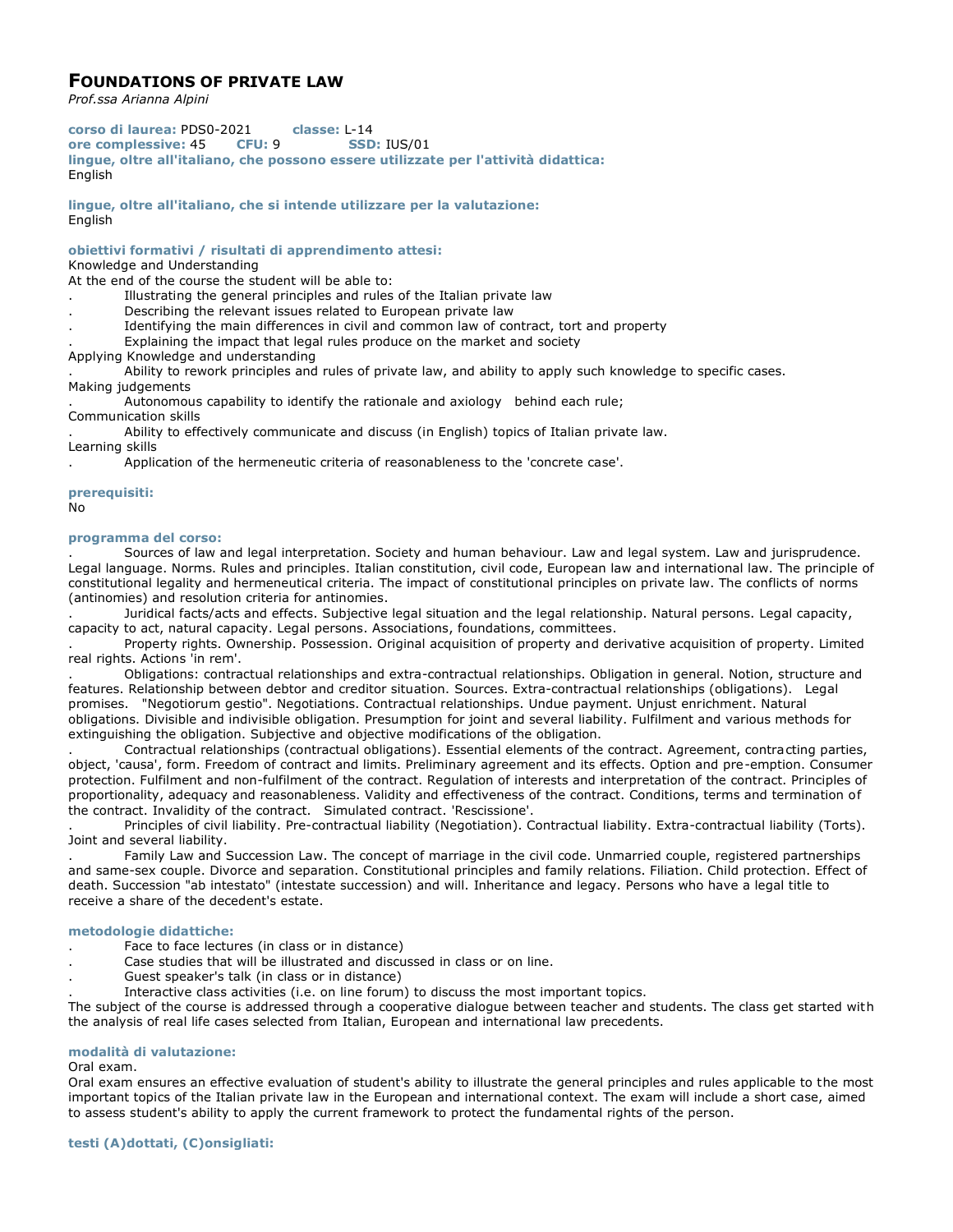1. (A) P. Sirena, *Introduction to Private Law,* Il Mulino, 2021, Ch. 1 (only paras 1,2,3,4); Ch. 6; Ch. 7, Ch. X, Ch. XI, Ch. XII.

2. (A) Alpini A., *"The 'Equitable Dimension' of Constitutional Legality",* Annali SISDIC, 2019, 73-91

3. (A) Ballarani G., *"The Same-Sex Parented Family Option: The View from Italian Case Law",* The Italian Law Journal, 2020, 1-23

4. (A) Cipriani N., *"Unioni Civili: Same-Sex Partnerships Law in Italy",* The Italian Law Journal, 2017, 343-355

5. (A) Criscuolo F., *"Constitutional Axiology and Party Autonomy",* The Italian Law Journal, 2017, 357-375

6. (A) D'Ambrosio M., *"Reform of Non-Profit Organisations in Italy: Strengths and Weaknesses",* The Italian Law Journal, 2018, 547-555

7. (A) Febbrajo T., *"Good Faith and Pre-Contractual Liability in Italy: Recent Developments in the Interpretation of Article 1337 of the Italian Civil Code",* The Italian Law Journal, 2016, 292-312

8. (A) Carapezza Figlia G., *"The Prohibition of Discrimination as a Limit on Contractual Autonomy",* The Italian Law Journal, 2018, 91-117

9. (A) Landini S., *"The Insurance Perspective on Prevention and Compensation Issues Relating to Damage Caused by Machines",* The Italian Law Journal, 2020, 137-164

10. (A) Longobucco F., *"The loss of a right within the system of private punitive remedies",* The Italian Law Journal, 2019, 151-173

11. (A) Mezzanotte F., *"All You Need Is Control. Italian Perspectives on Acquisitive Prescription of Immovables",* The Italian Law Journal, 2018, 337-367

12. (A) Perlingieri C., *"Data as the Object of a Contract and Contract Epistemology",* The Italian Law Journal, 2019, 613-631 13. (A) Perlingieri G., *'Reasonableness and Balancing in Recent Interpretation by the Italian Constitutional Court',* The Italian Law Journal, 2018, 385-421

14. (A) Perlingieri P., *"Constitutional Norms and Civil Law Relations",* The Italian Law Journal, 2015, 17-50

15. (A) Sasso I., *"Will Formalities in the Digital Age: Some Comparative Remark",* The Italian Law Journal, 2018, 169-193 16. (A) Viterbo F.G., "The 'User-Centric' and 'Tailor-Made' Approach of the GDPR Through the Principles It Lays down", The Italian Law Journal, 2019, Vol. 5, No. 2

## **altre risorse / materiali aggiuntivi:**

The program of the course is the same for attending and not-attending students. Teaching materials discussed in class will be available on line.

**e-mail:** arianna.alpini@unimc.it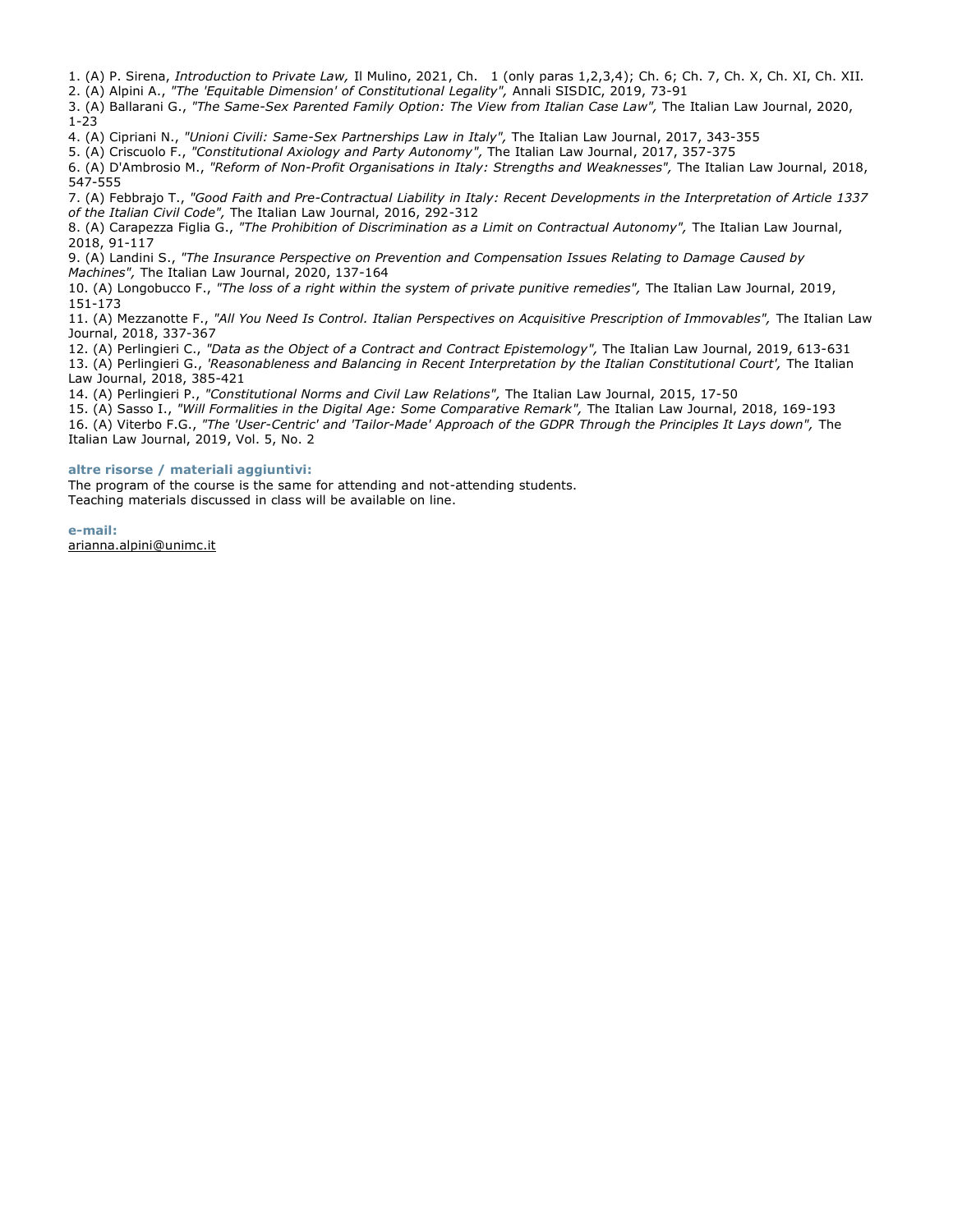# **GLOBAL GOVERNANCE AND POLITICAL INSTITUTIONS**

*Prof. Giuseppe Mecca*

**corso di laurea:** PDS0-2021 **classe:** L-14 **ore complessive:** 40 **CFU:** 8 **SSD:** SPS/03 **lingue, oltre all'italiano, che possono essere utilizzate per l'attività didattica:** English

**lingue, oltre all'italiano, che si intende utilizzare per la valutazione: English** 

## **obiettivi formativi / risultati di apprendimento attesi:**

The aim of the course is to analyze the globalization from a conceptual, political, and historical point of view. The course will consider a diversified literature to provide students with a wide range of perspectives.

By the end of the course the student should be able to:?

- . analyze critically debates and issues relevant to the study of global governance and international institutions.
- . engage in constructive discussion about contemporary and historical issues in global governance.
- . produce analyses of legal and institutional phenomena and reflect on the relationships between institutions and

society.

## **prerequisiti:**

A basic Knowledge of the Contemporary history and public law.

## **programma del corso:**

Global Governance is a very salient issue on the international agenda. The course will be focused on conceptual and historical issues. Who runs the world? How do international institutions and other actors contribute to the provision of governance? What are the historical events that have led us to the current world government? In particular, the following topics will be addressed during the lessons:

- Globalization, Global Governance and Global Law

- The age of Imperialism and the Great War
- 20th century global governance: International Organizations (e.g. League of Nations; UN)
- Bipolarism, Cold War and global implications
- Europe in the World I: From the Treaty of Rome to the fall of the Berlin Wall
- Europe in the World II: From the 'Maastricht' Treaty to Brexit
- Constitutionalism in Global order: Democracy, rule of law and freedom
- Citizenship, Migration and Human Rights

## **metodologie didattiche:**

The course will combine lectures with seminar activities.

The lecture is based on frontal lessons, with the support of slides and other interactive methods. Students are supposed to participate actively to the course, with readings, comments, discussions.

Seminars include in-class assessed presentations and discussions of assigned readings, as well as hands-on work on primary sources (text analysis and contextualisation, critical assessment of information, etc).

#### **modalità di valutazione:**

For Attending students, the learning assessment method consists of:

- . In-class presentation on assigned readings (30%)
- . Mid-term written exam (70%)

Non-attending students will only take a final oral exam. The examination is divided into the oral presentation by the student in relation to the questions posed by the exam commission.

## **testi (A)dottati, (C)onsigliati:**

1. (A) Sabino Cassese, *The Global Policy: Global Dimensions of Democracy and the Rule of Law,* Global Law Press/Editorial Derecho Global, 2012, (available at http://es.globallawpress.org/wp-content/uploads/02-TheGlobalPolity.pdf) 2. (A) Luuk van Middelaar, *The passage to Europe. How a continent became a Union,* Yale University Press, 2013, cap. 4, 5 and 6

3. (A) Mark Mazower, *Governing the World: The History of an Idea,* Penguin Books, 2013

#### **altre risorse / materiali aggiuntivi:** Attending students have to study: texts n. 1 and 3

Non-attending students have to study: texts n. 1, 2 and 3

**e-mail:** g.mecca@unimc.it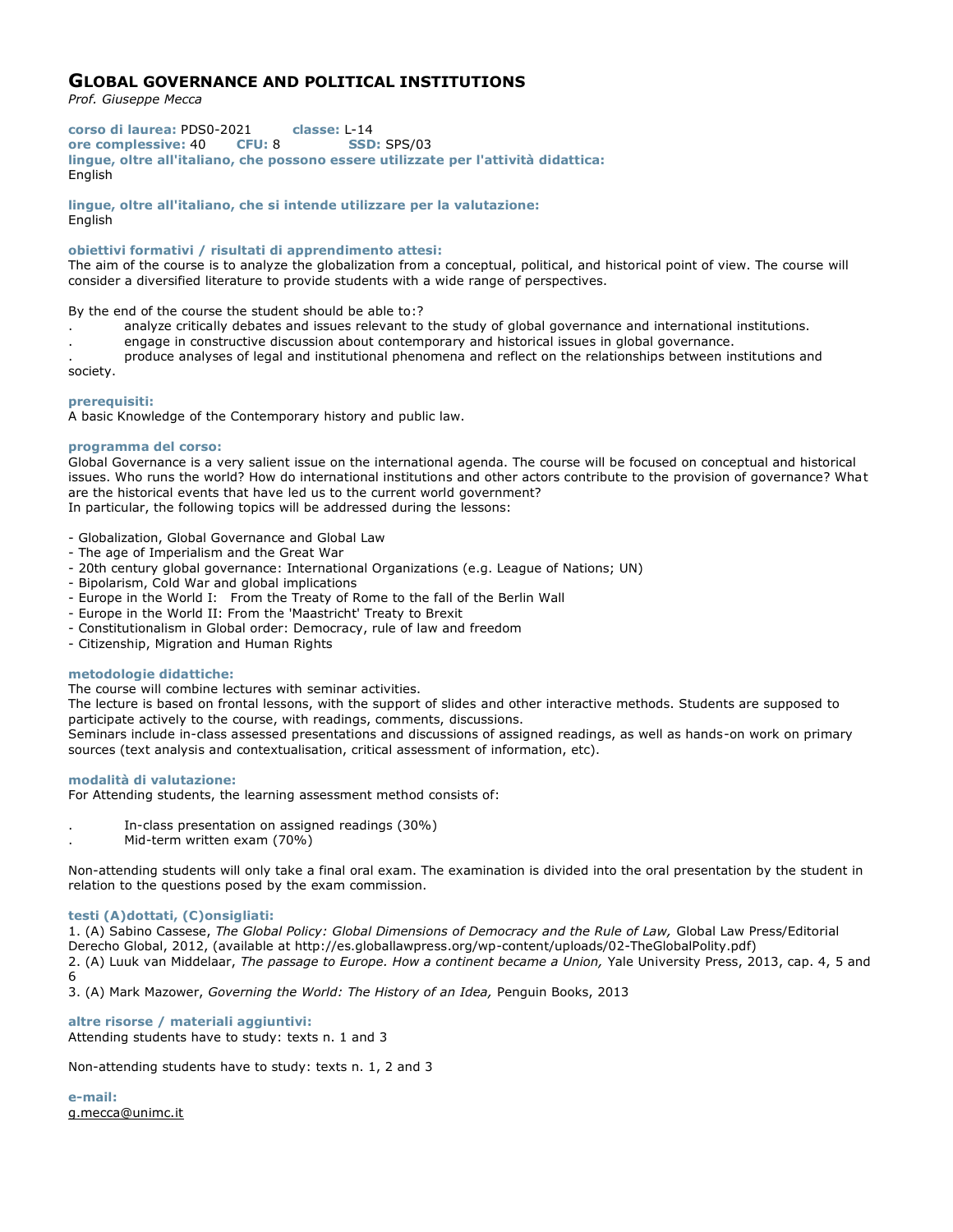# **HISTORY OF WESTERN LEGAL TRADITION**

*Prof. Luigi Lacchè*

**corso di laurea:** PDS0-2021 **classe:** L-14 **ore complessive:** 30 **CFU:** 6 **SSD:** IUS/19 **lingue, oltre all'italiano, che possono essere utilizzate per l'attività didattica:** English

**lingue, oltre all'italiano, che si intende utilizzare per la valutazione:** English

## **obiettivi formativi / risultati di apprendimento attesi:**

The aim of the course is to introduce students to the historicity and complexity of Western Legal Tradition. This tradition, based on European and non-European legal cultures within a framework characterized by interconnections and entanglements, will be studied with a focus on main principles and key-elements. The unit seeks to select some of the main legal phenomena providing the students with the information and skills needed to understand the historical roots of Western Legal Tradition. The course will try to extend the historical understanding of students as regards other legal systems, and developing in particular a critical overview of European legal traditions.

## **prerequisiti:**

It is suggestable to attend and pass the examination of Roman Law.

## **programma del corso:**

The course will cover the following subjects:

1) Introduction. Why and how legal history can contribute to the training of the law student. The concept of historicity. Understanding different legal contexts

- 2) Customary Legal Orders
- 3) Ius Commune and Roman Law tradition
- 4) Canon Law
- 5) Common Law: British and American developments
- 6) Legal Humanism
- 7) Legal Reason
- 8) Codification processes

#### **metodologie didattiche:**

The Professor will give lectures in order to present and explain the most important aspects of the course. Students will be provided by powerpoints so that they can follow and interact, giving their opinions about the issue investigated in class.

#### **modalità di valutazione:**

For attending students the examination will consist in answering in English written questions (in 2 hours) at the end of the course. Written proof is the rule, oral form being optional. Written proof will be based on two open questions (themes) and six close questions on the topics treated in the Course for students regularly attending.

Students are asked to show their knowledge of the main contents of the lectures and the readings suggested.

For non attending students the examination will be oral. The exam will evaluate in particular four profiles: knowledge of contents, critical approach, English level, clarity.

## **testi (A)dottati, (C)onsigliati:**

1. (A) Tamar Herzog, *A Short History of European Law. The Last Two and a Half Millennia,* Harvard University Press, 2018

## **altre risorse / materiali aggiuntivi:**

Students attending lectures are required to study Tamar Herzog, A Short History of European Law. The Last Two and a Half Millennia, Cambridge, Harvard University Press, 2018, except for pages from 167 to 230; some materials will be suggested during classes.

Students not attending lectures are required to study Tamar Herzog, A Short History of European Law. The Last Two and a Half Millennia, Cambridge, Harvard University Press, 2018, whole text; L. Lacchè, Granting citizenship following Caracalla? The French experience and the Code Napoléon?, in Journal of Constitutional History, 27, I, 2014, pp. 179 198; L. Lacchè, On the Italian Style: The Eclectic Canon and the Relationship of Theory to Practice as key-elements of Italian Legal Culture (19th-20th Centuries), in Journal of Constitutional History, 34, II, 2017, pp. 263-280

**e-mail:** lacche@unimc.it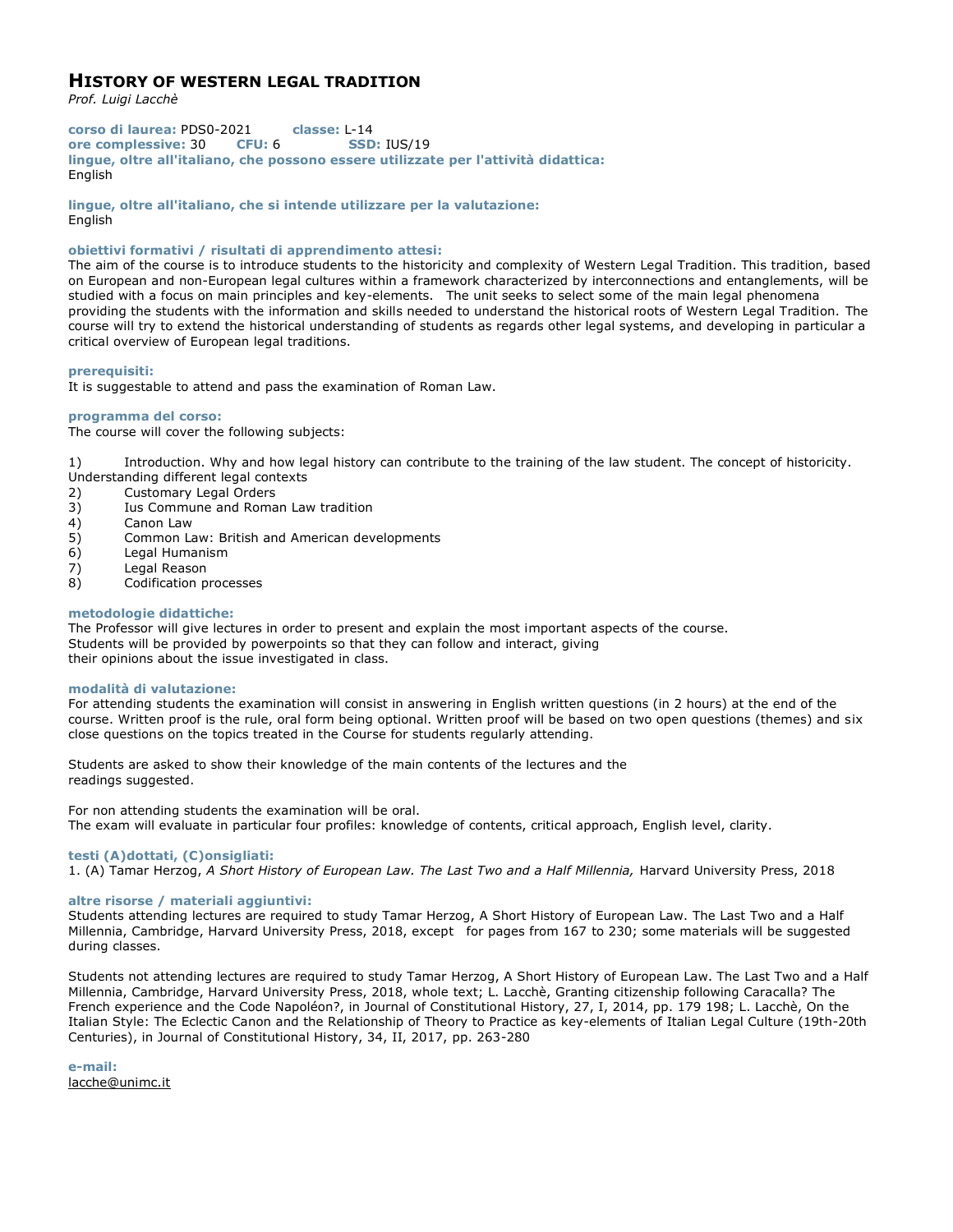# **INTERNATIONAL LAW**

*Prof. Andrea Caligiuri*

**corso di laurea:** PDS0-2021 **classe:** L-14 **mutuazione:** classe LMG/01 **ore complessive:** 40 **CFU:** 8 **SSD:** IUS/13

**Per Mutuazione da International law (corso di laurea:** M01-0/06 **classe:** LMG/01 **) lingue, oltre all'italiano, che possono essere utilizzate per l'attività didattica:** English; French

**lingue, oltre all'italiano, che si intende utilizzare per la valutazione:** English

## **obiettivi formativi / risultati di apprendimento attesi:**

The aim of the course is to teach you the basic features of public international law and the international legal order and the meaning of public international law for legal practice. The course offers you a first approach with international legal documents in order to test your capacity to analyze and interpret the legal issues addressed by these texts.

## **prerequisiti:**

Knowledge of English is required.

## **programma del corso:**

- 1. An Overview on the History of International Law
- 2. Statehood
- 3. Spatial Delimitation of State sovereignty
- 4. Legal Limits to the Exercise of State sovereignty
- 5. Non-state Subjects of International Law: Organizations and Groups
- 6. Non-state Subjects of International Law: Peoples
- 7. The Individual in International Legal System
- 8. General International Law
- 9. Introduction to the Law of the Treaties
- 10. Relationship between the Sources of International law
- 11. The Implementation of International Rules within National Systems
- 12. The Law of Responsibility
- 13. The Peaceful Settlement of Disputes
- 14. The Use of Economic Coercion
- 15. The Use of Force
- 16. Special Issues on the International Law of the Sea

#### **metodologie didattiche:**

Classes will mostly be held by the teacher. Working groups will be constituted in order to deliver presentations on select topics of international law during the course. Seminars can be organized on selected topics with the invitation of experts.

## **modalità di valutazione:**

Written exam. This exam will consist of three open questions . The purpose will be to assess the level of knowledge of the candidate and his/her ability to explain the topic which is the object of the question by using an appropriate legal terminology.

## **testi (A)dottati, (C)onsigliati:**

1. (A) Paola Gaeta, Jorge E. Viñuales, and Salvatore Zappalá, *Cassese's International Law, III Ed,* Oxford University Press, 2020

## **altre risorse / materiali aggiuntivi:**

12 CFU:

- Students regularly attending the Course will be expected to prepare for the exam on the basis of the notes taken during the classes and of the relevant materials indicated by the lecturer.

- Students not attending the Course will be expected to prepare for the exam on the textbook.

Students who need to take the examination for a reduced number of CFU than the regular program are asked to contact the lecturer to obtain a personalized study program.

**e-mail:** andrea.caligiuri@unimc.it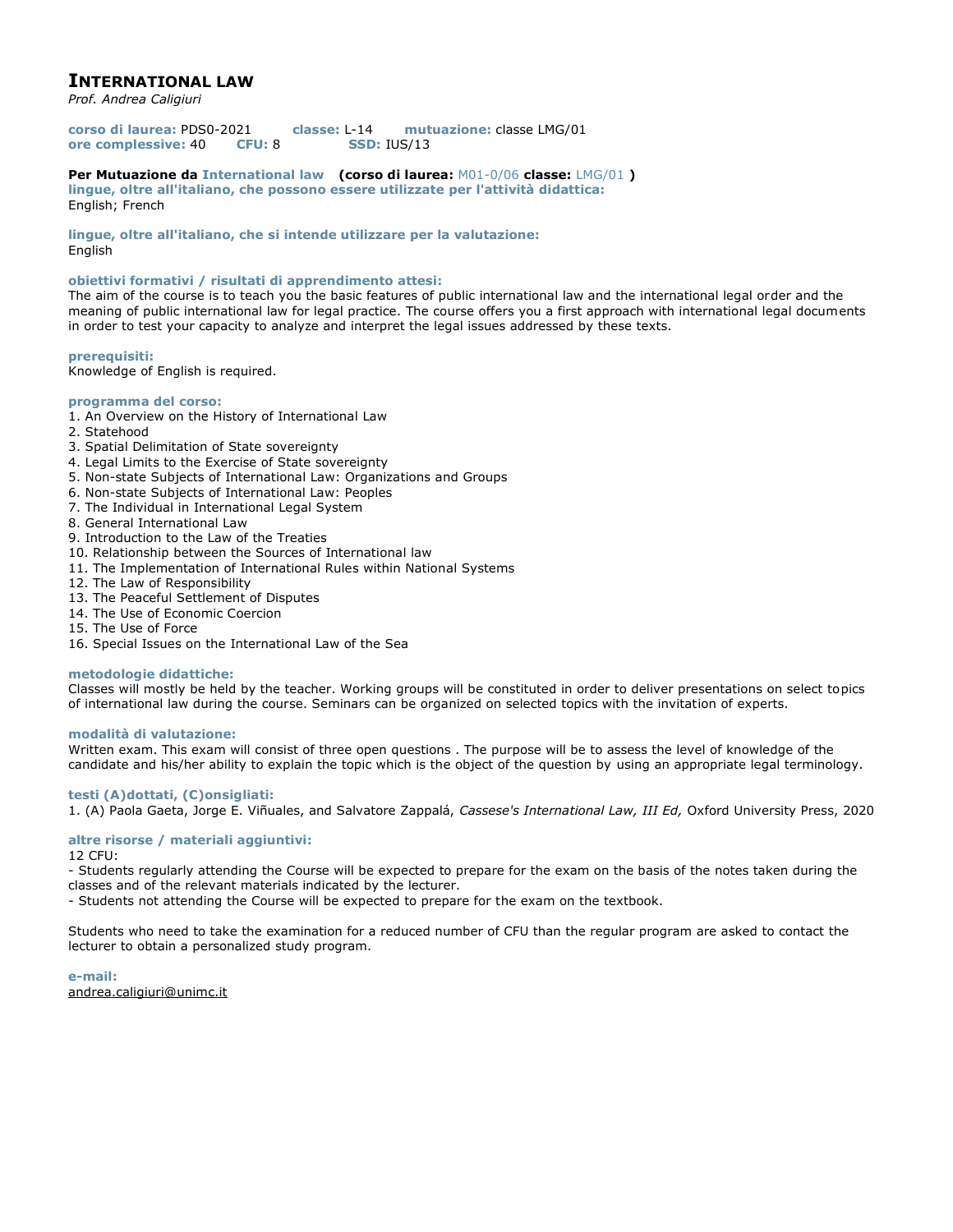# **LABOUR LAW**

*Prof. Gabriele Franza*

**corso di laurea:** PDS0-2021 **classe:** L-14 **ore complessive:** 40 **CFU:** 8 **SSD:** IUS/07 **lingue, oltre all'italiano, che possono essere utilizzate per l'attività didattica:** English

**lingue, oltre all'italiano, che si intende utilizzare per la valutazione:** English

## **obiettivi formativi / risultati di apprendimento attesi:**

The course aims to provide students with a general overview of the so-called European social model, from its historical development to its place in the current economic and employment crisis. The analysis moves then to the principles of European labour law, recognized in the EU Charter of Fundamental Rights, as well as to the directives aimed at implementing those principles. Besides the knowledge of the evolution of European social policy, of the European principles of labour law and of individual legal institutions, students will have to acquire a method that allows them to understand the problems posed by the transposition of the various directives by the Member States, in dialogue with the case law of the EU Court of Justice.

**prerequisiti:**

Knowledge of constitutional law

## **programma del corso:**

Constitutional principles of Italian labour law International and European labour law European labour law and social dimension of the European Union Free movement of workers and freedom of services in the common market From free movement to labour and social law and policy The Single European Act and European social dialogue The Community Charter of the Fundamental Social Rights of Workers The Protocol and Agreement on Social Policy of the Maastricht Treaty European labour law and European social model The European Employment Strategy The open method of coordination and the Lisbon Strategy The European Social Charter and the Treaty of Nice The EU Charter of fundamental rights and EU competences The role of the European Court of Justice Equal treatment and anti-discrimination law Harmonisation and industrial relation context Restructuring of enterprises: collective redundancies and company or business transfer Working time, health and safety at work, EU standards Fair and just working conditions Protection in the event of unjustified dismissal Employment and labour market Part time work, fixed-term work and temporary agency work Collective labour law Information, consultation and participation Freedom of association Right of collective bargaining and action and posting directive

## **metodologie didattiche:**

Frontal lesson. The course will be as interactive as possible. Additional teaching materials (judgments of the EU Court of Justice and national courts, documents of the European Commission or other European bodies) will be provided to the students through the online platform. Students will be also requested to read recent EU Court of Justice decisions and to present them to their colleagues in specific classes.

## **modalità di valutazione:**

Assessment of attending and non-attending students' learning outcomes will take the form of open ended written tests, at the end of the course. The test will include questions dealing with the course topics, also to verify the understanding of problems posed by the transposition of directives in the Member States.

## **testi (A)dottati, (C)onsigliati:**

1. (C) Brian Bercusson, *European Labour Law,* Cambridge University Press, 2009

2. (C) F. Carinci, E. Menegatti, *Labour Law and Industrial Relations in Italy,* Wolter Kluwer Italia, 2015

3. (A) Roger Blanpain, *European Labour Law,* Wolter Kluwer, 2014, General Introduction Ch. 4; Part I Ch. 1, 4-10; part II, Ch. 1-2

## **altre risorse / materiali aggiuntivi:**

The adopted textbook is a basic text and is valid for attending and non-attending students. For the attending students jurisprudential and legislative material for the analysis of specific cases will be available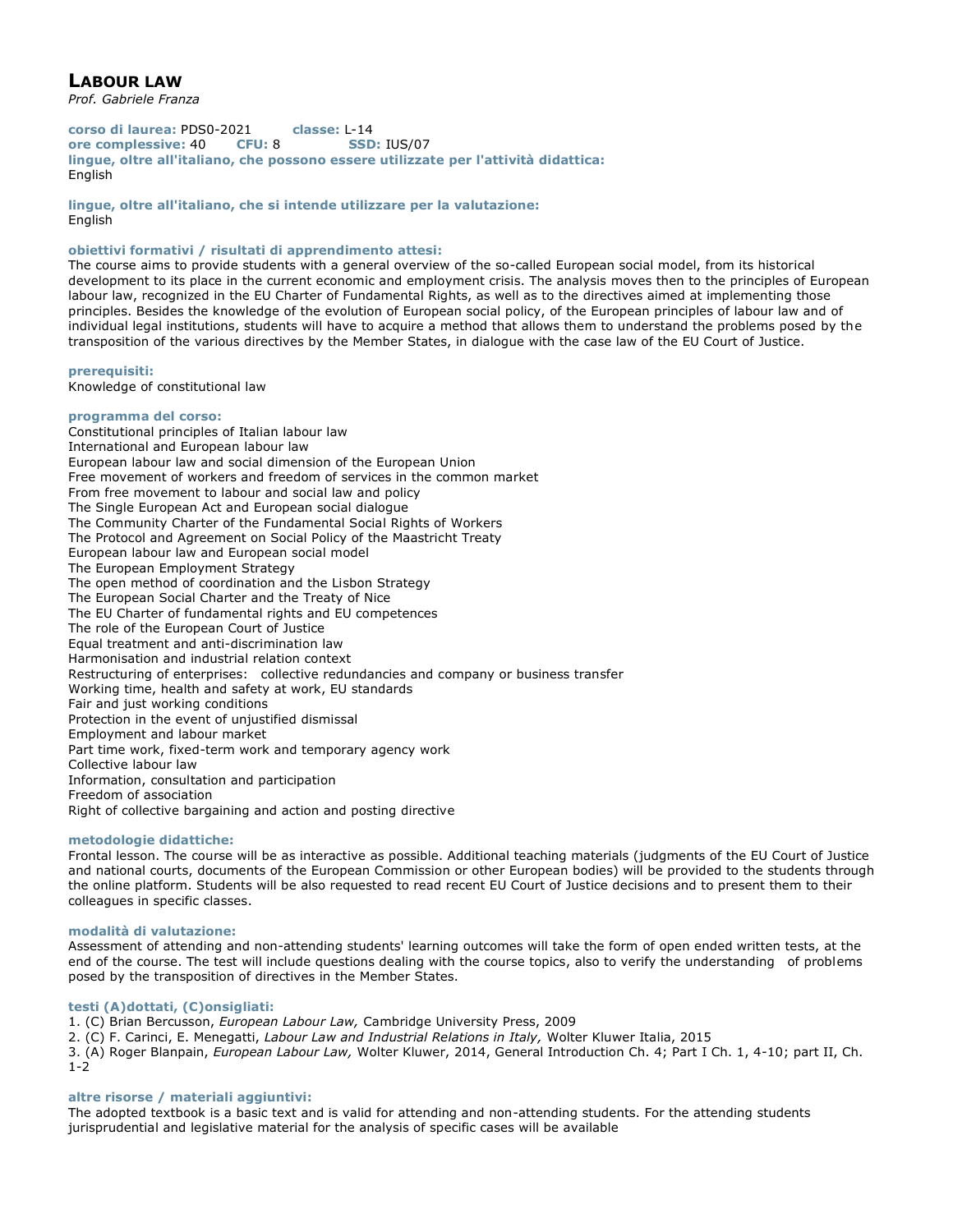**e-mail:** gabriele.franza@unimc.it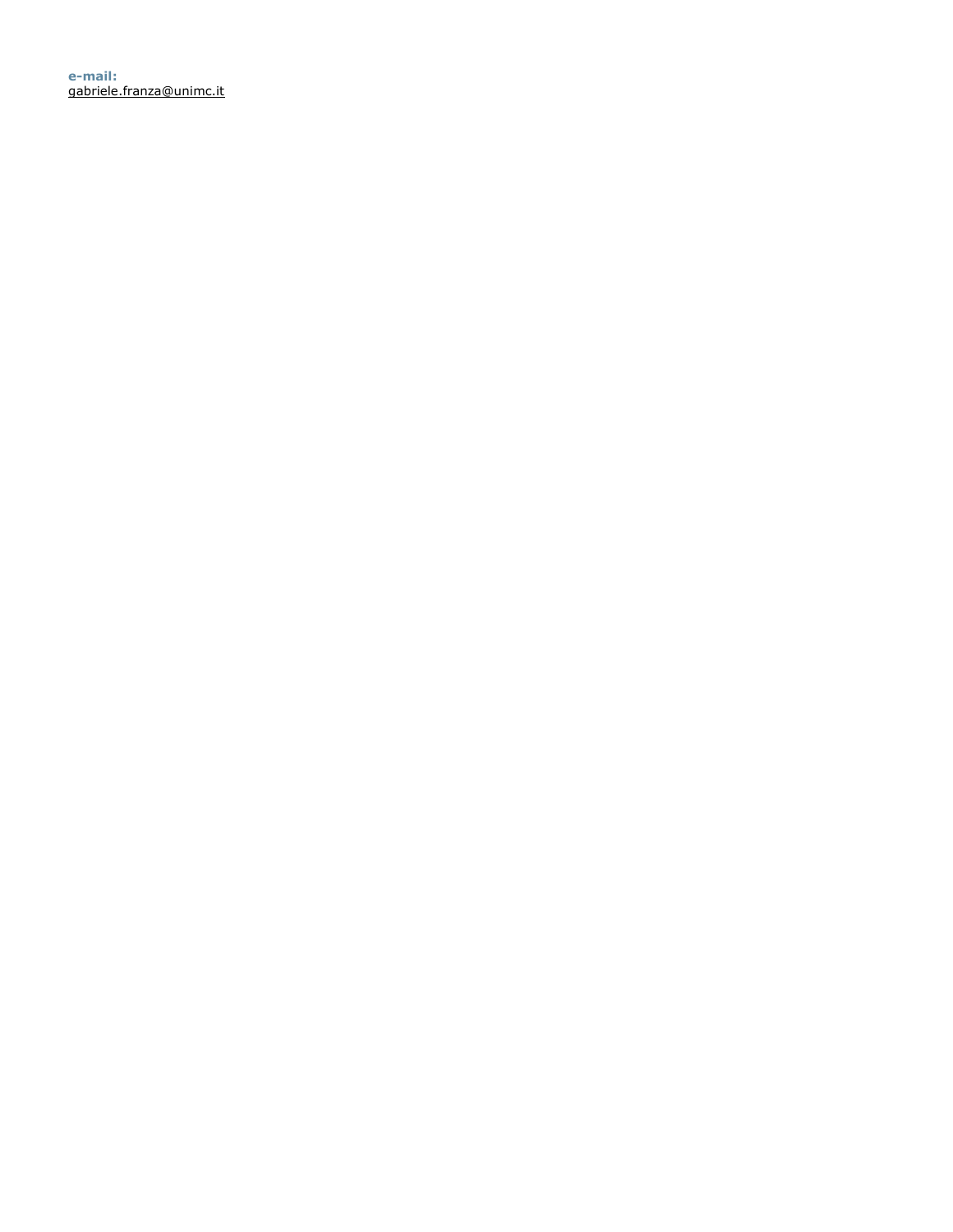# **LEGAL THEORY**

*Prof. Carlo Sabbatini*

**corso di laurea:** PDS0-2021 **classe:** L-14 **ore complessive:** 45 **CFU:** 9 **SSD:** IUS/20 **lingue, oltre all'italiano, che possono essere utilizzate per l'attività didattica:** English

**lingue, oltre all'italiano, che si intende utilizzare per la valutazione:** English

## **obiettivi formativi / risultati di apprendimento attesi:**

EDUCATIONAL OBJECTIVES: The course deals with content and methodologies both general and peculiar to the discipline, performing a task that is preparatory and auxiliary also for the study of positive law and specialized disciplines. EXPECTED RESULTS: 1) Knowledge and understanding: acquisition of fundamental vocabulary, theoretical principles and historiographical notions. 2) Applying knowledge and comprehension: use of the knowledge in textual analysis (historical contextualization, identification of argumentative structures). 3) Making judgements: critical implementation of stages 1) and 2) through identification of problems and proposal of solving strategies. 4) Communication skills: correct use of the acquired vocabulary for an effective communication both in learning and transmission processes and in problem solving. 5) Learning skills: autonomy in further training both in the specific discipline and in the general study of law.

## **prerequisiti:**

No prerequisite required

## **programma del corso:**

Aim of the course is to provide the student with a general framework of Theory of Law, with particular attention to contemporary schools and perspectives.

This task will be performed in two stages:

STAGE 1: LEGAL THEORIES - will reconstruct the development of their core concepts;

STAGE 2: TOPICS - will analyse their approach and proposals to face cultural, economic and political issues emerging from the growing social complexity.

## STAGE 1: LEGAL THEORIES

- 1. Natural Law Theory
- 2. Legal Positivism
- 3. American and Scandinavian Legal Realism
- 4. Law and Society
- 5. Law and Economics
- 6. Historical and Anthropological Jurisprudence
- 7. Critical Legal Studies and Postmodernism
- 8. Feminist Jurisprudence and Critical Race Theory

STAGE 2: TOPICS

- 9. Law and Morality
- 10. The Duty to Obey the Law
- 11. Theories of Justice
- 12. Criminal Law Theories
- 13. Theories of Rights

## **metodologie didattiche:**

- 1. Teaching approach: a) Theoretical; b) Historical
- 2. Type of lessons: a) Lecture; b) Intervention of external experts<br>3. Educational tools: Slides
- 3. Educational tools: Slides

## **modalità di valutazione:**

- 1. Type of exam: Oral (3 questions about the program)
- 2. Language: English

3. Assessment criteria: a) Knowledge of the course syllabus (Total weight in grade evaluation: 40%); b) Reasoning skills: applying knowledge and making judgments (40%); c) Linguistic skills (20%).

#### **testi (A)dottati, (C)onsigliati:**

1. (A) Wacks, Raymond, *Understanding Jurisprudence. An Introduction to Legal Theory - Sixth Edition,* Oxford University Press, 2020

## **altre risorse / materiali aggiuntivi:** PROGRAMS for ATTENDING and for NON-ATTENDING STUDENTS

ATTENDING STUDENTS (9CFU): 1. Class notes, slides and didactic materials distributed during the lessons and published on the web page of the course; 2. R. Wacks, Understanding Jurisprudence. An Introduction to Legal Theory - Sixth Edition, Oxford University Press, Oxford 2020 (selected chapters, to be communicated to students during the course).

NON-ATTENDING STUDENTS: (9CFU): R. Wacks, Understanding Jurisprudence. An Introduction to Legal Theory - Sixth Edition,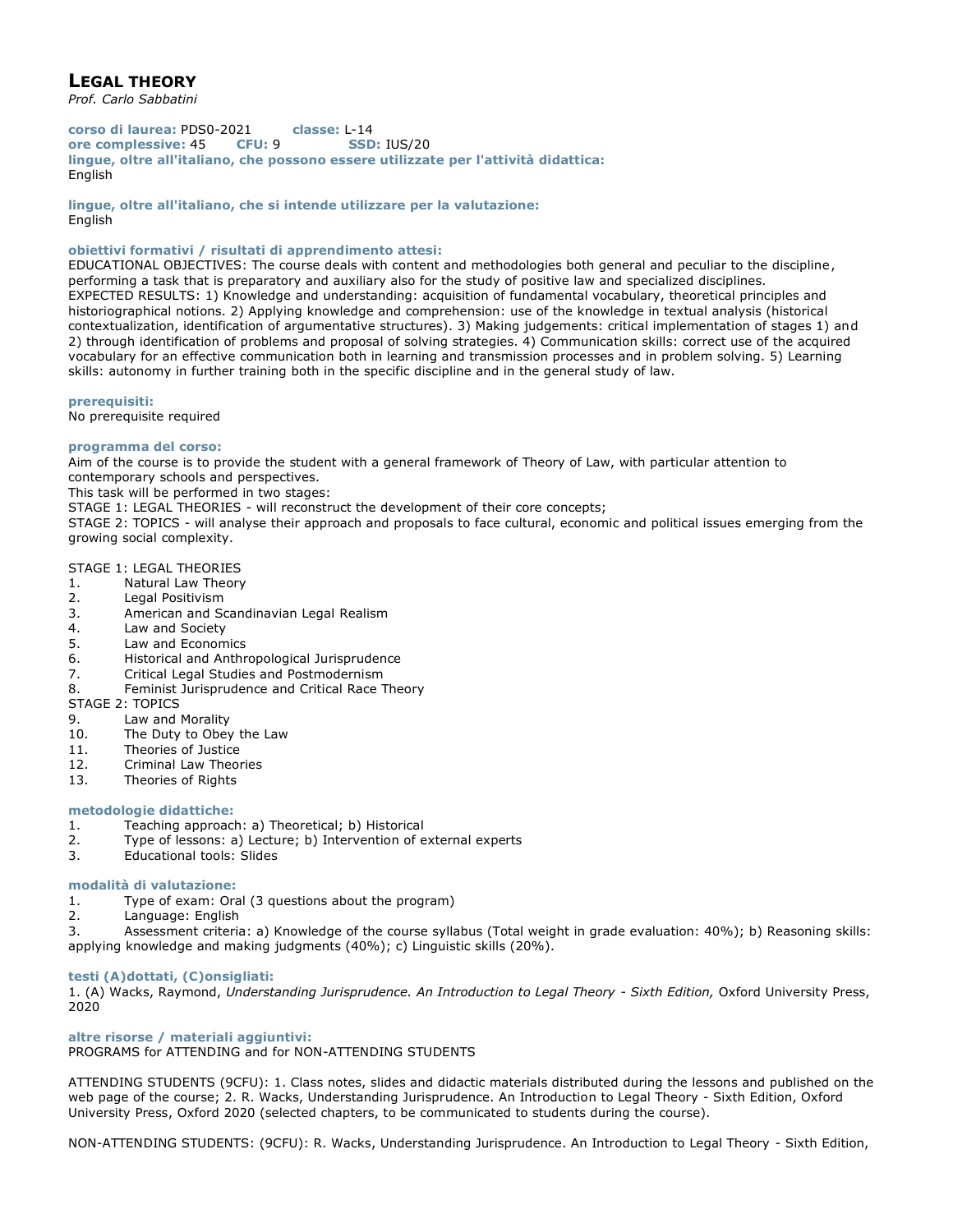Oxford University Press, Oxford 2020 (whole book).

**e-mail:** carlo.sabbatini@unimc.it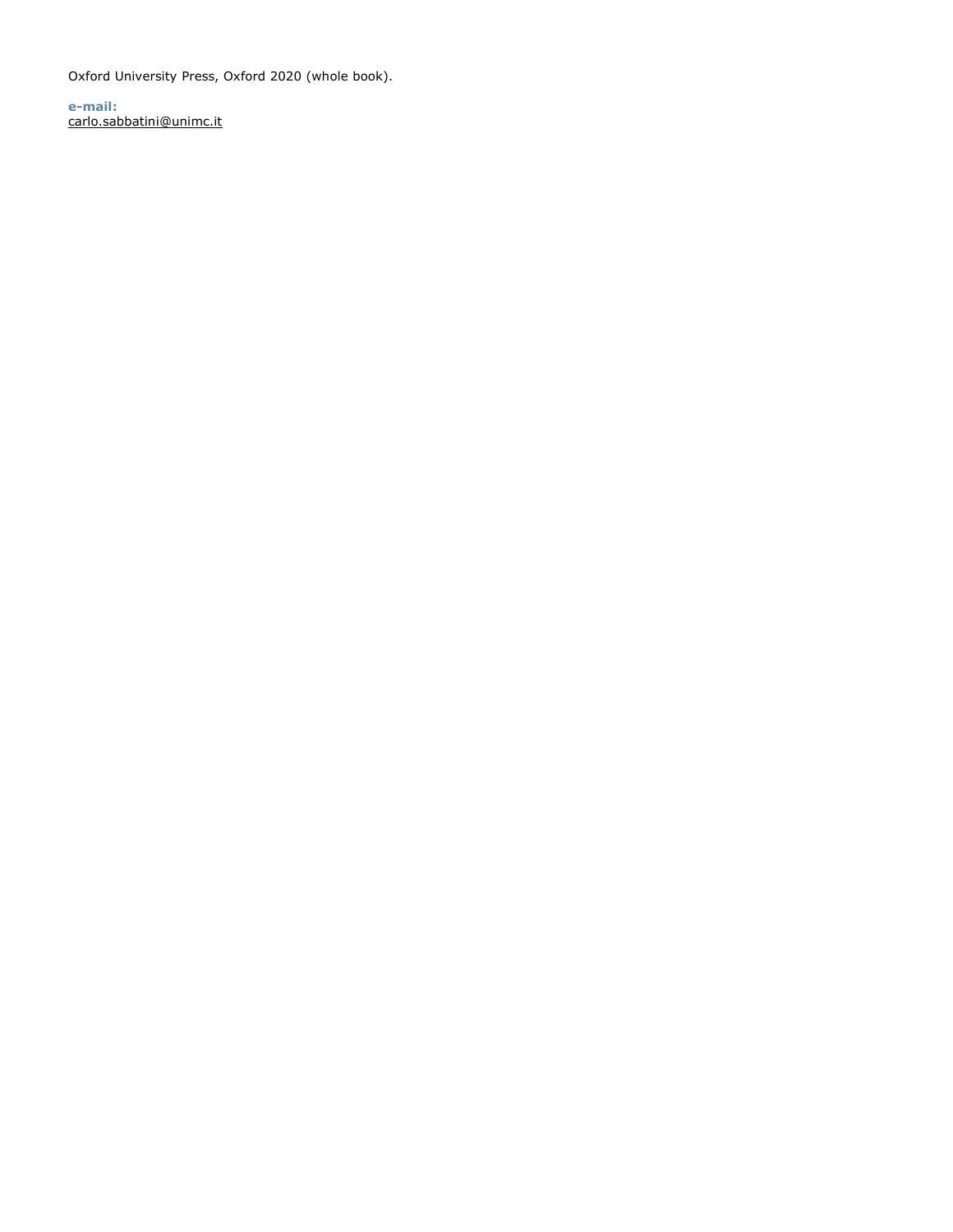# **MARITIME LAW EVOLVING**

*Prof.ssa Giorgia Vulpiani*

**corso di laurea:** PDS0-2021 **classe:** L-14 **ore complessive:** 40 **CFU:** 8 **SSD:** IUS/06 **lingue, oltre all'italiano, che possono essere utilizzate per l'attività didattica:** English

**lingue, oltre all'italiano, che si intende utilizzare per la valutazione:** English

## **obiettivi formativi / risultati di apprendimento attesi:**

The objective of the course is to introduce students to the complexity of legal system regarding Maritime Law. Classes will be focused on the most important topics of maritime law, with particular regard to the common law. The course takes a structured and integrated approach to the highly specialized rules of shipping. The course will cover traditional subjects and examines in depth issues of maritime law and practice from a modern perspective through artificial intelligence and the use of the new technology.

**prerequisiti:**

None

#### **programma del corso:**

The course is focused on the following topics:

- The conflict of laws;
- Shipbuilding, Sale, Finance and Registration;
- International trade and Shipping Documents;
- Charterparties;
- Cargo claims and Bills of Lading;
- Carriage of passengers;
- The liabilities of the vessel;
- Public international law aspects of shipping regulation;
- Safety and compliance;
- Marine pollution from shipping activities;
- Marine insurance;
- Procedures for Enforcement.
- The application of the EU Competition rules to the marine sector

#### **metodologie didattiche:**

Face to face lessons and seminars in order to encourage students interactions. The course will be implemented by the study of jurisprudential cases. Specific materials and texts on particular topics will be suggested during classes.

## **modalità di valutazione:**

The final exam will be oral and will focus on the whole program.

The exam is aimed at verifying:

- the depth of knowledge gained;

- the property of legal and technical language;
- the critical and methodological skills acquired.

## **testi (A)dottati, (C)onsigliati:**

1. (A) Yvonne Baatz, *Maritime Law,* Informa Law from Routhledge, 2021, 625

## **altre risorse / materiali aggiuntivi:**

Slides and others materials will be provided during the course.

**e-mail:** g.vulpiani@unimc.it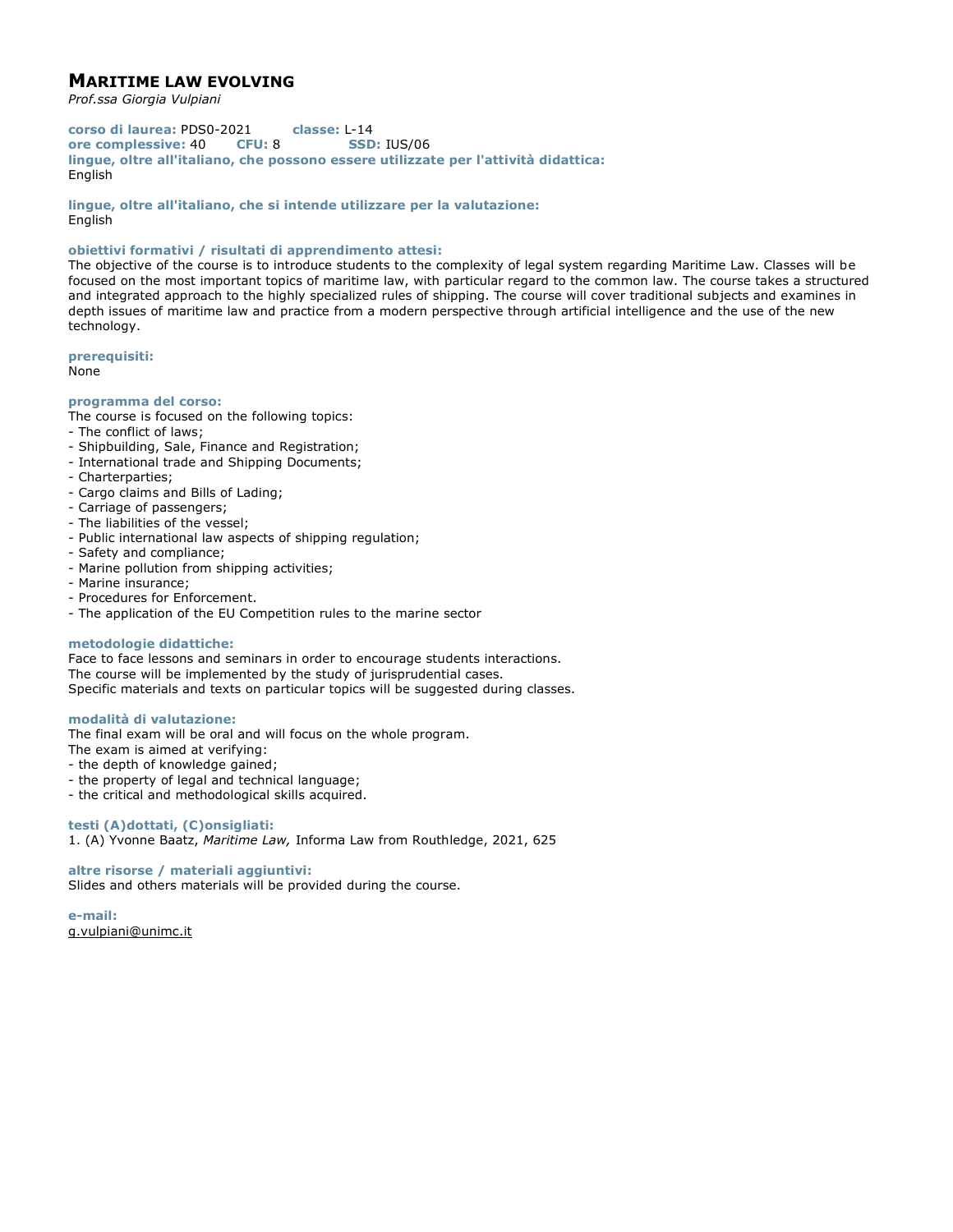# **OTHER LANGUAGE ACTIVITIES (FRENCH LANGUAGE)**

*Prof.ssa Sabra Boukelia*

**corso di laurea:** PDS0-2021 **classe:** L-14 **mutuazione:** classe L-36 **ore complessive:** 15 **CFU:** 3 **SSD:** L-LIN/04

**Per Mutuazione da Lettorato lingua francese A2, primo semestre (corso di laurea:** L19-0/11 **classe:** L-36 **) lingue, oltre all'italiano, che possono essere utilizzate per l'attività didattica:** non indicate

**lingue, oltre all'italiano, che si intende utilizzare per la valutazione:** non indicate

**obiettivi formativi / risultati di apprendimento attesi:** Da concordare con il responsabile della sezione linguistica

**prerequisiti:** Da concordare con il responsabile della sezione linguistica

**programma del corso:** Esercitazioni pratiche della lingua

**metodologie didattiche:** Da concordare con il responsabile della sezione linguistica

**modalità di valutazione:** Da concordare con il responsabile della sezione linguistica

**testi (A)dottati, (C)onsigliati:** 

**altre risorse / materiali aggiuntivi:** non indicati

**e-mail:** sabra.boukelia@unimc.it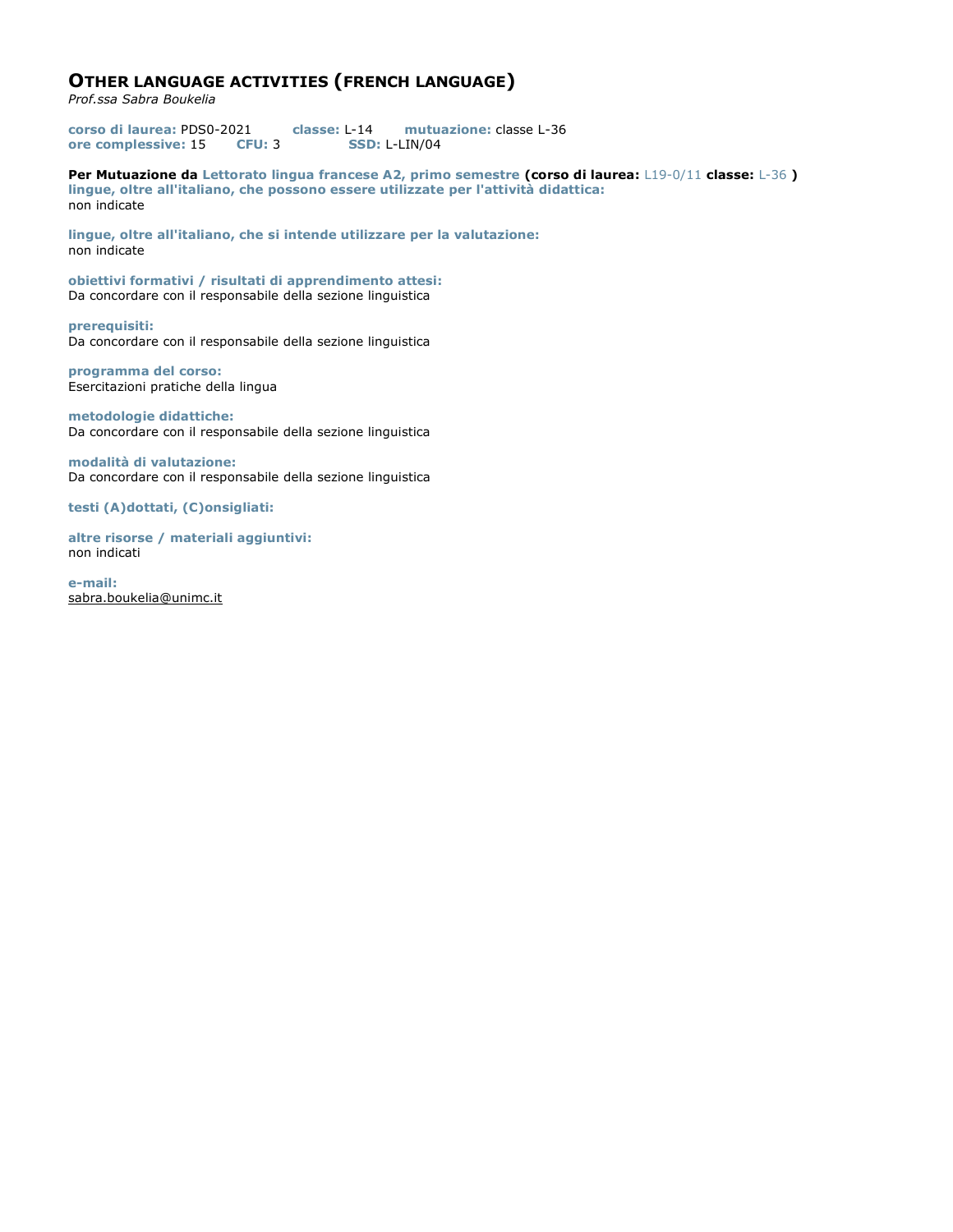# **OTHER LANGUAGE ACTIVITIES (SPANISH LANGUAGE)**

*Prof.ssa Cristina loreley Biagini*

**corso di laurea:** PDS0-2021 **classe:** L-14 **mutuazione:** classe L-36 **ore complessive:** 15 **CFU:** 3 **SSD:** L-LIN/07

**Per Mutuazione da Lettorato lingua spagnola Livello di uscita a2 (corso di laurea:** L19-0/11 **classe:** L-36 **) lingue, oltre all'italiano, che possono essere utilizzate per l'attività didattica:** non indicate

**lingue, oltre all'italiano, che si intende utilizzare per la valutazione:** non indicate

**obiettivi formativi / risultati di apprendimento attesi:** Da concordare con il responsabile della sezione linguistica

**prerequisiti:** Da concordare con il responsabile della sezione linguistica

**programma del corso:** Esercitazioni pratiche della lingua

**metodologie didattiche:** Da concordare con il responsabile della sezione linguistica

**modalità di valutazione:** Da concordare con il responsabile della sezione linguistica

**testi (A)dottati, (C)onsigliati:** 

**altre risorse / materiali aggiuntivi:** non indicati

**e-mail:** cristina.biagini@unimc.it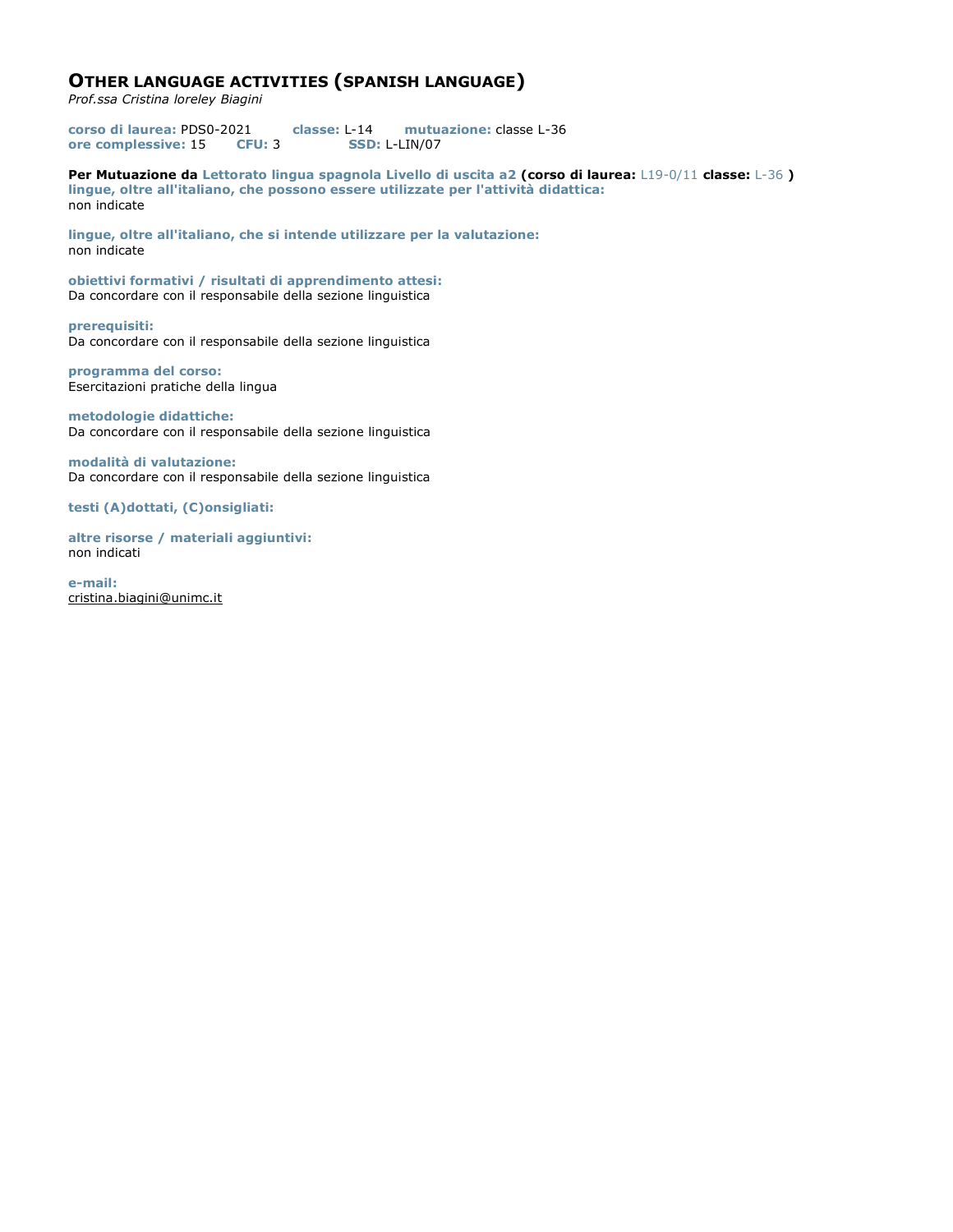# **OTHER LANGUAGE ACTIVITIES OTHER LANGUAGE ACTIVITIES (ENGLISH LANGUAGE)**

*Prof.ssa Viviana Gaballo*

**corso di laurea:** PDS0-2021 **classe:** L-14 **mutuazione:** classe LM/SC-GIUR **ore complessive:** 15 **CFU:** 3 **SSD:** L-LIN/12

**Per Mutuazione da Advanced english for legal studies (corso di laurea:** PDS0-2019 **classe:** LM/SC-GIUR **) lingue, oltre all'italiano, che possono essere utilizzate per l'attività didattica:** English

**lingue, oltre all'italiano, che si intende utilizzare per la valutazione:** English

## **obiettivi formativi / risultati di apprendimento attesi:**

The aim of the course is to ensure that students acquire the skills, tools and terminology needed to operate in a context of legal innovation in a technologized and globalized world, and enhance students' ability to analyze the language used in legal innovation, based on a functional approach to the English language, and the linguistic competence needed to understand and produce texts that are used in the legal profession.

At the end of the course, students will be able to read and understand specialized texts related to the legal professional practice, write a short report on a case study in English, and give a presentation on a case study in English.

#### **prerequisiti:**

English proficiency level: Intermediate to Advanced. The course is technology-enhanced; students are required to have an e-mail account and computer literacy.

#### **programma del corso:** 8 ECTS PROGRAMME

The course aims at providing advanced English legal knowledge and skills required to successfully navigate the most dynamic aspects of innovation in legal services and practice. The language of a legal system will be analyzed in terms of its terminology and phraseology, and the characterizing aspects of English in legal contexts will be highlighted, in terms of collocation, colligation, semantic preference and semantic prosody. The translation of legal texts will raise students' awareness of the stylistics, lexical, grammatical and cultural characteristics of legal language across cultures.

Related contents will refer to the following core areas: MODULE A - ENGLISH IN CONTRACT LAW MODULE B - ENGLISH IN COMPANY LAW MODULE C - ENGLISH IN COMPETITION LAW MODULE D - ENGLISH IN ENVIRONMENTAL LAW MODULE E - ENGLISH IN INTELLECTUAL PROPERTY LAW MODULE F - ENGLISH IN NEGOTIABLE INSTRUMENTS MODULE G - ENGLISH IN SECURED TRANSACTIONS MODULE H - ENGLISH IN TECHNOLOGY AND FRAUD MODULE I - ENGLISH IN THE LAW OF THE SEA

## 3 ECTS PROGRAMME

The course aims at providing advanced English legal knowledge and skills required to successfully navigate the most dynamic aspects of innovation in legal services and practice. The language of a legal system will be analyzed in terms of its terminology and phraseology, and the characterizing aspects of English in legal contexts will be highlighted, in terms of collocation, colligation, semantic preference and semantic prosody. The translation of legal texts will raise students' awareness of the stylistics, lexical, grammatical and cultural characteristics of legal language across cultures.

Related contents will refer to the following core areas: MODULE A - ENGLISH IN CONTRACT LAW MODULE B - ENGLISH IN COMPANY LAW MODULE C - ENGLISH IN COMPETITION LAW

#### **metodologie didattiche:**

Teaching and learning are organized according to ILV methodology (Information / Laboratory / Verification), which provides informative moments, followed by analysis and reconstruction workshops that allow students to turn theory into practice, and develop reflective thinking on their own learning processes and products.

#### **modalità di valutazione:** 8 ECTS PROGRAMME

At the end of the course students will have to take a final test with closed-ended questions, aimed to assess knowledge of the core concepts of the specialized language, and work on a project work resulting in the written report on a case study (to be agreed with the instructor) and its oral presentation in English. The test and the project work will each be worth 50% of the final exam score. The overall evaluation of the exam will take into account the key concepts learnt, the problem-solving and critical thinking applied to the project work carried out, and the ability to discursively organize knowledge.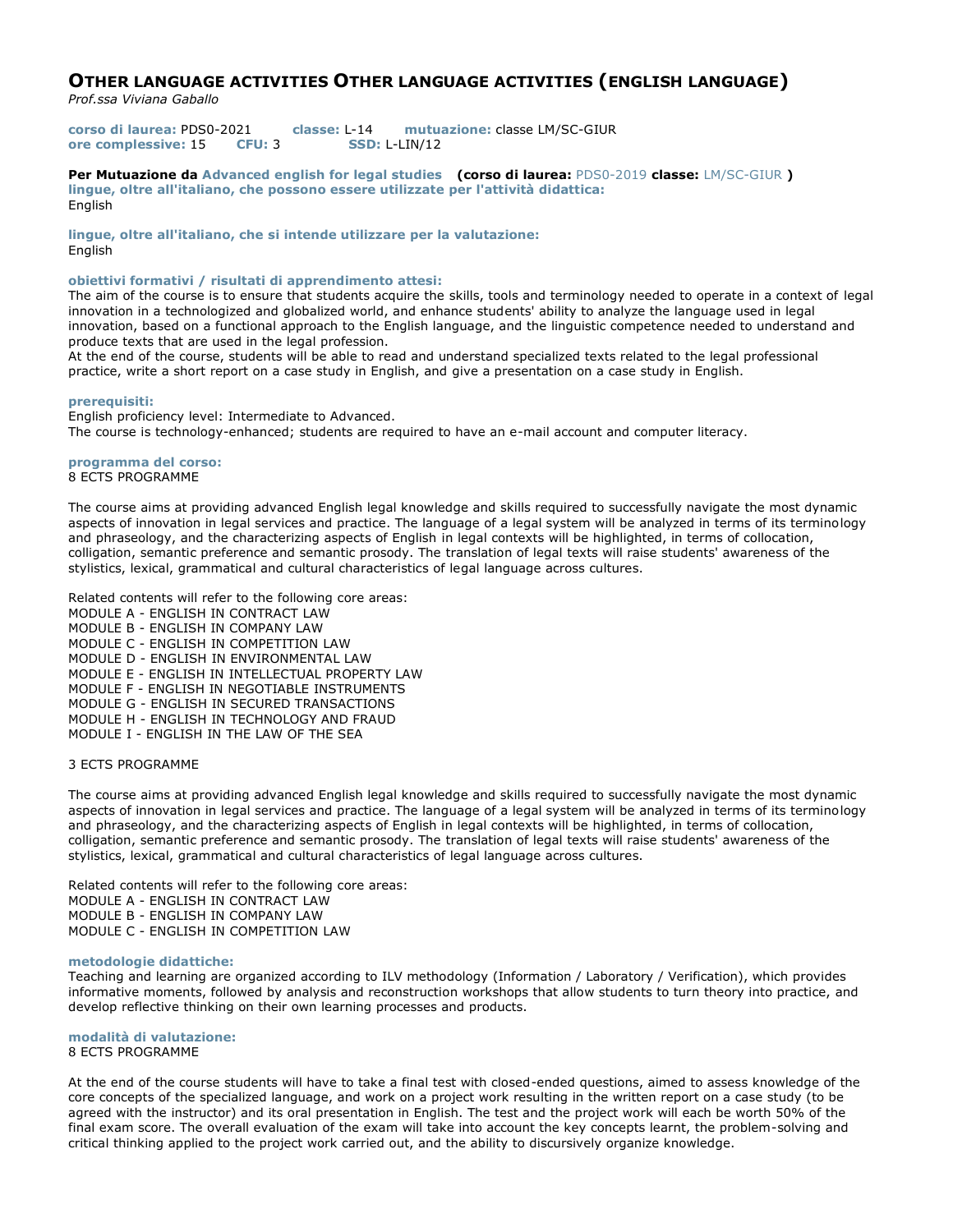## 3 ECTS PROGRAMME

Assessment of the student's understanding of the assigned modules will be made based on a final test with closed-ended questions.

## **testi (A)dottati, (C)onsigliati:**

1. (A) A. Krois-Lindner, Translegal, *International Legal English. Second Edition.,* Cambridge University Press, 2011, 336 2. (C) M. Chartrand, C. Millar, E. Wiltshire, *English for Contract and Company Law,* Thomson Reuters, 2009, 155

## **altre risorse / materiali aggiuntivi:**

The course programme, whether 8 ECTS or 3 ECTS, equally applies to all students, who are all considered to be attending. The study materials and related activities are available on a specific platform, on which students will register at the beginning of the course.

**e-mail:** viviana.gaballo@unimc.it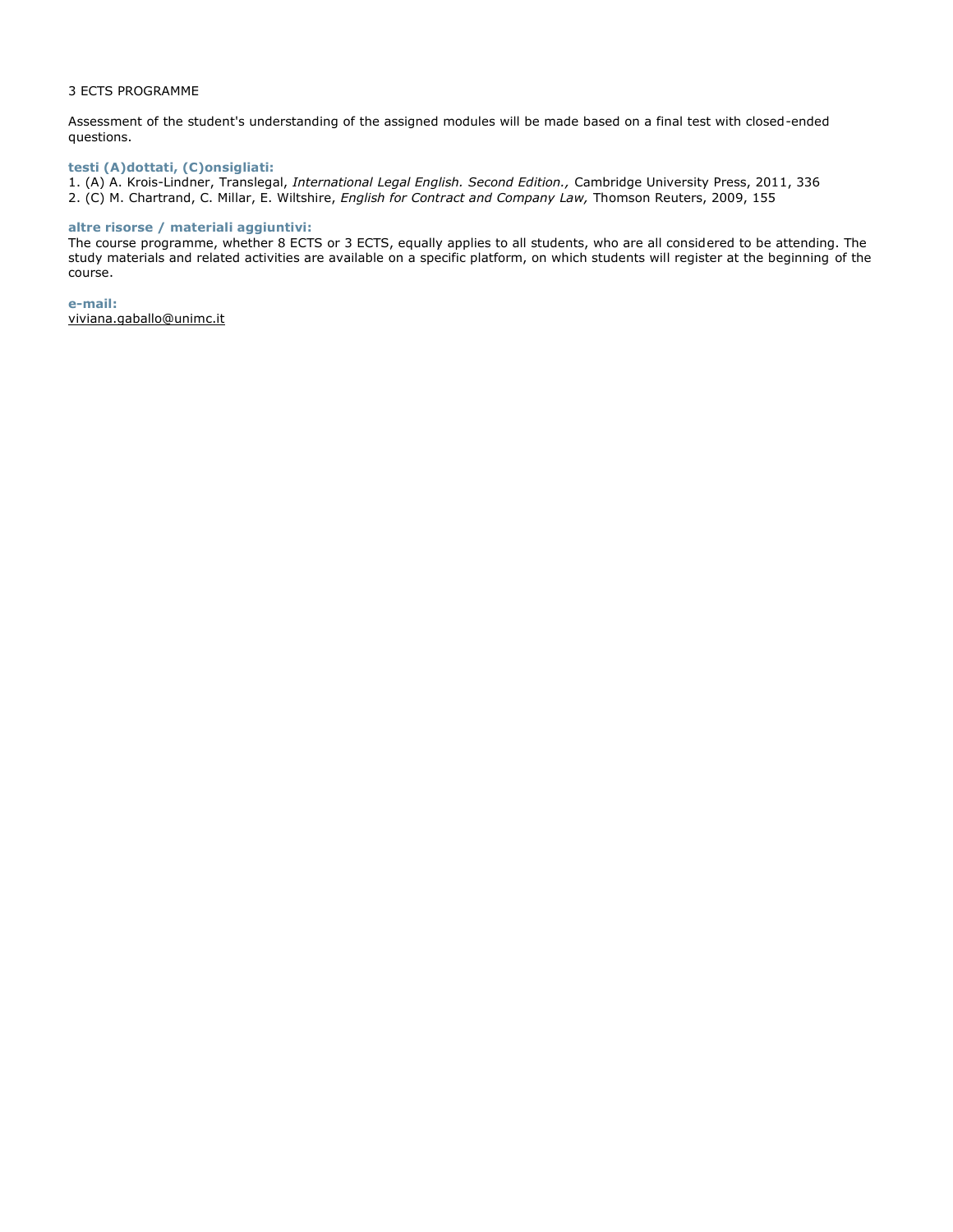# **ROMAN LAW**

*Prof. Pierangelo Buongiorno*

**corso di laurea:** PDS0-2021 **classe:** L-14 **ore complessive:** 30 **CFU:** 6 **SSD:** IUS/18 **lingue, oltre all'italiano, che possono essere utilizzate per l'attività didattica:** English

**lingue, oltre all'italiano, che si intende utilizzare per la valutazione:** English

## **obiettivi formativi / risultati di apprendimento attesi:**

The study of ancient sources concerning the Roman legal experience, with main regard to private law, will lead the student to the knowledge of the rudiments of the historical experience of law and to the understanding of the key profiles of the private legal system. Students will be guided to an awareness of the origins of legal institutes of the Romanistic tradition through the analysis of the context in which they developed. Comparative insights into contemporary legal experience will also be provided. It is also aimed at encouraging the acquisition, by the aspiring jurist, of the applicative profiles of the subject.

## **prerequisiti:**

There are no prerequisites. A basic knowledge of the rudiments of ancient Roman history is useful for attending the course. This knowledge will be reviewed in the first lessons of the course.

## **programma del corso:**

After a historical introduction, the course will be devoted to the examination of the main ganglions of the relations between private individuals in the Roman legal experience, from the archaic age to the post-classical and Justinian age. The following themes will be analysed: I. Roman Law and Its Intellectual Context. - II. Law Making. - III. The Evidence of Roman Law. - IV. Private Law in Roman Society. - V. Elements of Public Law. - VI. The Legacy of Roman Law.

## **metodologie didattiche:**

Frontal teaching activities of a historical-theoretical nature, for a total of 30 hours.

Supporting teaching activities, in seminar form, also with the participation of quest scholars from Italy and abroad.

- These activities will enable students to gain a more in-depth understanding of topics relating to political institutions and private law and to develop their knowledge and understanding, learning, independent judgement, application and communication skills.

## **modalità di valutazione:**

The examination is oral and consists of various levels of testing: knowledge and understanding and the ability to apply them; independent judgement; learning ability; communication skills. The minimum pass mark for the examination (18/30) requires the student to achieve a sufficiency in all the levels of assessment indicated. The maximum pass mark (30/30 with possible award of honors) will apply in the event of excellence at all the levels considered. The intermediate marks between the minimum and maximum will be graded according to the assessment for each of the levels considered.

## **testi (A)dottati, (C)onsigliati:**

1. (A) D. Johnston, *The Cambridge Companion to Roman Law,* Cambridge UP, 2015, chapters 2, 3, 6, 8, 9-18, 21

## **altre risorse / materiali aggiuntivi:** non indicati

**e-mail:** p1.buongiorno@unimc.it